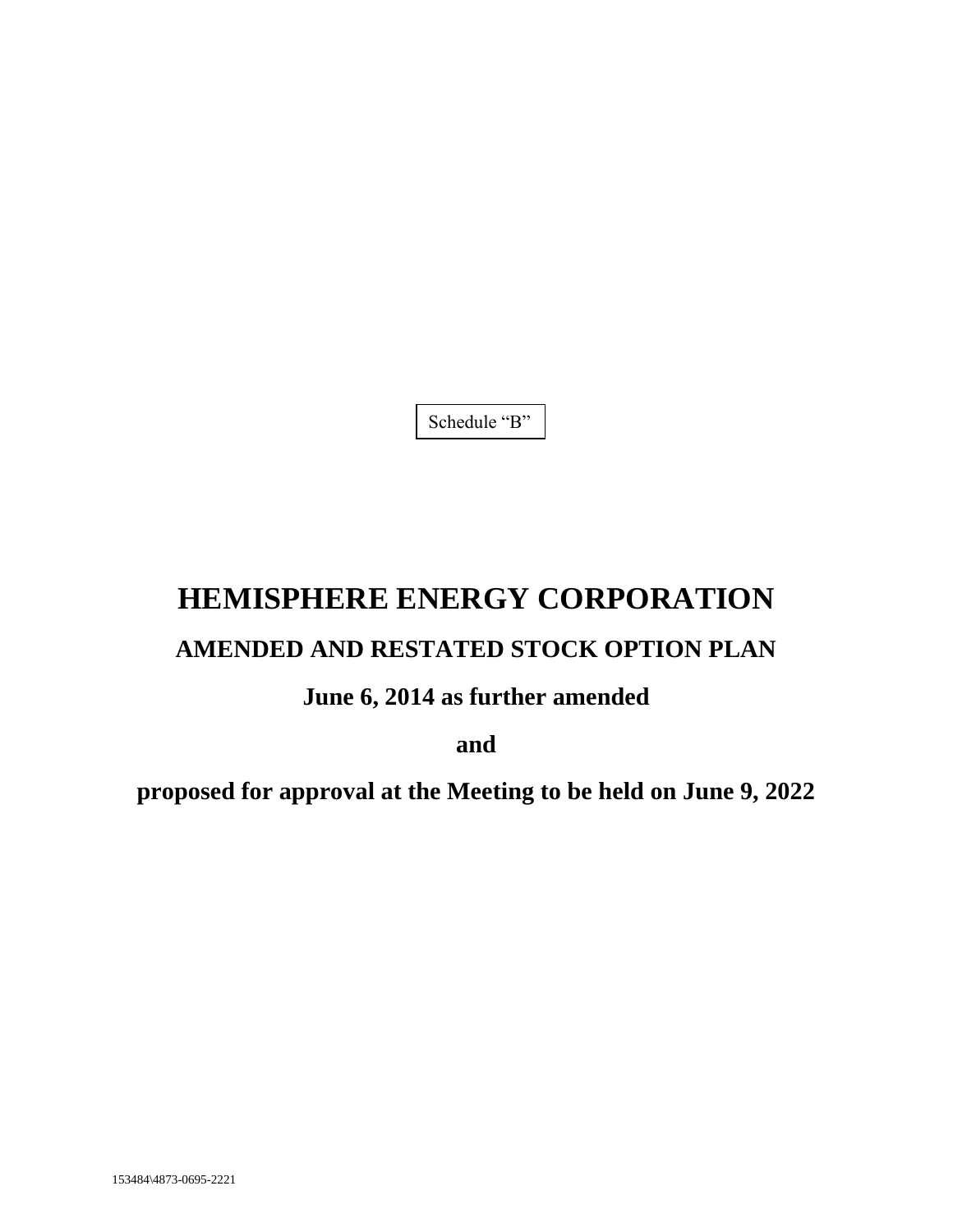# **TABLE OF CONTENTS**

| 1.1 |  |
|-----|--|
| 1.2 |  |
| 1.3 |  |
|     |  |
| 2.1 |  |
| 2.2 |  |
| 2.3 |  |
|     |  |
| 3.1 |  |
| 3.2 |  |
| 3.3 |  |
| 3.4 |  |
| 3.5 |  |
| 3.6 |  |
| 3.7 |  |
| 3.8 |  |
| 3.9 |  |
|     |  |
| 4.1 |  |
| 4.2 |  |
| 4.3 |  |
|     |  |
| 5.1 |  |
| 5.2 |  |
| 5.3 |  |
| 5.4 |  |
| 5.5 |  |
| 5.6 |  |
|     |  |
| 6.1 |  |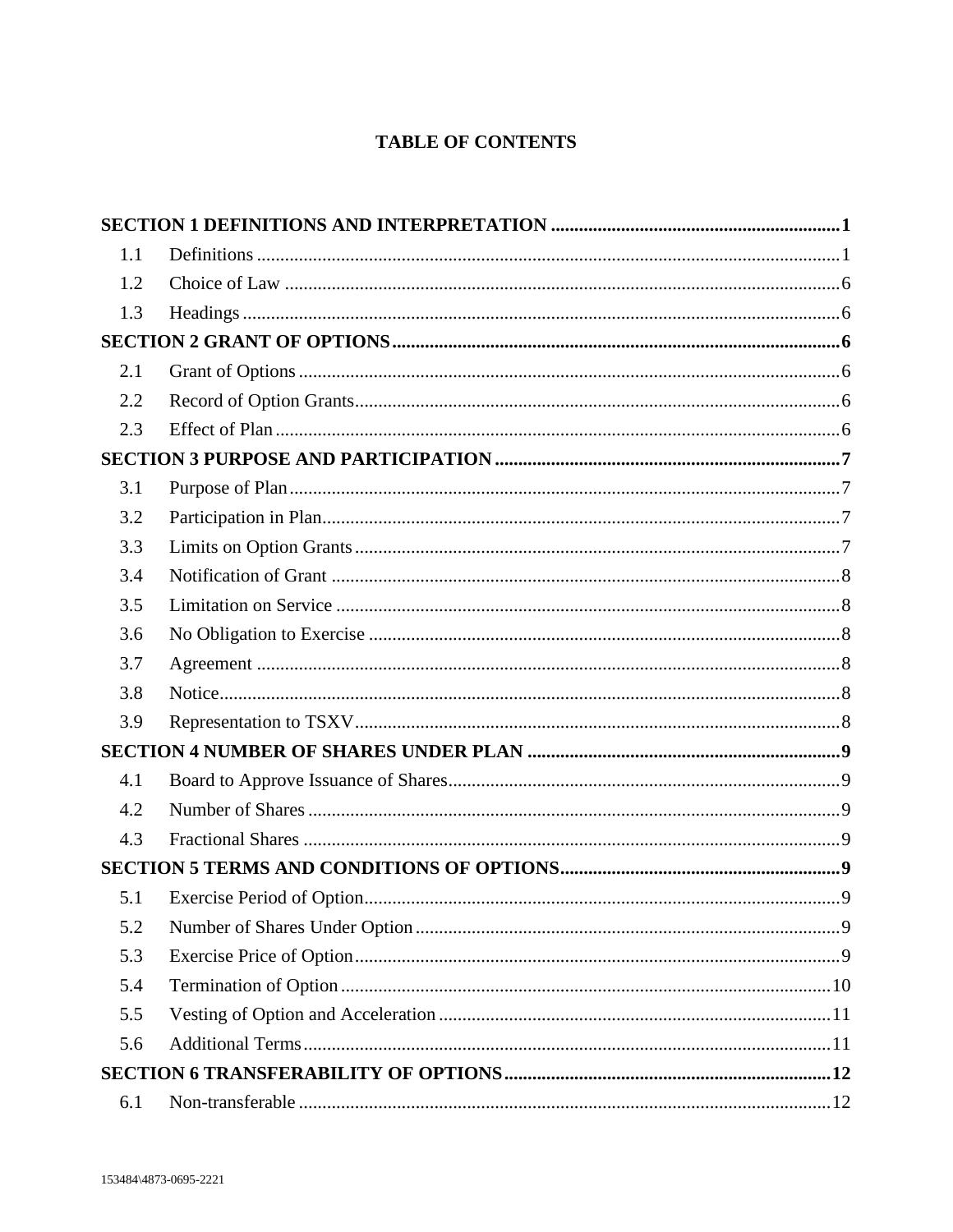| 6.2  |                                                                      |
|------|----------------------------------------------------------------------|
| 6.3  |                                                                      |
| 6.4  |                                                                      |
| 6.5  |                                                                      |
| 6.6  |                                                                      |
|      |                                                                      |
| 7.1  |                                                                      |
| 7.2  |                                                                      |
| 7.3  |                                                                      |
| 7.4  |                                                                      |
| 7.5  |                                                                      |
|      |                                                                      |
| 8.1  |                                                                      |
| 8.2  |                                                                      |
| 8.3  |                                                                      |
| 8.4  |                                                                      |
|      |                                                                      |
| 9.1  |                                                                      |
| 9.2  |                                                                      |
|      | SECTION 10 CONDITIONS PRECEDENT TO ISSUANCE OF OPTIONS AND SHARES 16 |
| 10.1 |                                                                      |
| 10.2 |                                                                      |
| 10.3 |                                                                      |
|      |                                                                      |
| 11.1 |                                                                      |
| 11.2 |                                                                      |
| 11.3 |                                                                      |
| 11.4 |                                                                      |
| 11.5 |                                                                      |
| 11.6 |                                                                      |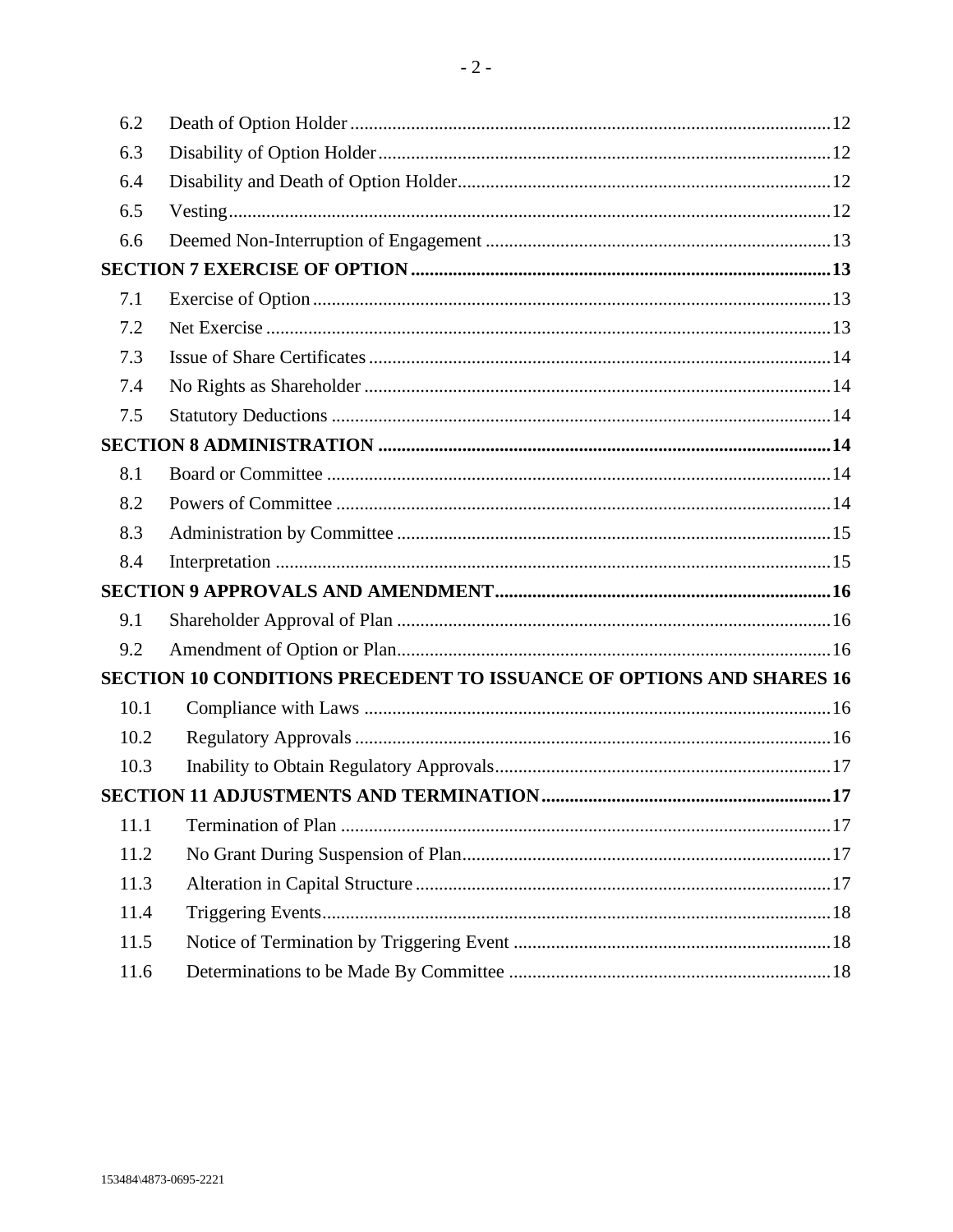# **STOCK OPTION PLAN**

#### **SECTION 1 DEFINITIONS AND INTERPRETATION**

#### **1.1 Definitions**

As used herein, unless there is something in the subject matter or context inconsistent therewith, the following terms shall have the meanings set forth below:

- (a) "Administrator" means such Executive or Employee of the Company as may be designated as Administrator by the Committee from time to time, or, if no such person is appointed, the Committee itself.
- (b) "Black-Out" means a restriction imposed by the Company on all or any of its directors, officers, consultants, employees, insiders or persons in a special relationship whereby they are to refrain from trading in the Company's securities until the restriction has been lifted by the Company. Should the Expiry Date for an Option fall within a Black-Out, or within seven (7) business days following the expiration of a Black-Out, such Expiry Date shall, subject to approval of the Regulatory Authorities, be automatically extended without any further act of formality to that date which is the tenth  $(10<sup>th</sup>)$  business day after the end of the Black-Out, such tenth  $(10<sup>th</sup>)$  business day to be considered the Expiry Date for such Option for all purposes under the Plan.
- (c) "Board" means the board of directors of the Company.
- (d) "Change of Control" means an occurrence when either:
	- (i) a Person or Entity, other than the current "control person" of the Company (as that term is defined in the Securities Act), becomes a "control person" of the Company; or
	- (ii) a majority of the directors elected at any annual or extraordinary general meeting of shareholders of the Company are not individuals nominated by the Company's then-incumbent Board.
- (e) "Committee" means a committee of the Board to which the responsibility of approving the grant of stock options has been delegated, or if no such committee is appointed, the Board itself.
- (f) "Company" means Hemisphere Energy Corporation.
- (g) "Consultant" means, in relation to the Company (other than an Employee or and Executive) or company that:
	- (i) is engaged to provide, on an ongoing bona fide basis, consulting, technical, management or other services to the Company or any Subsidiary other than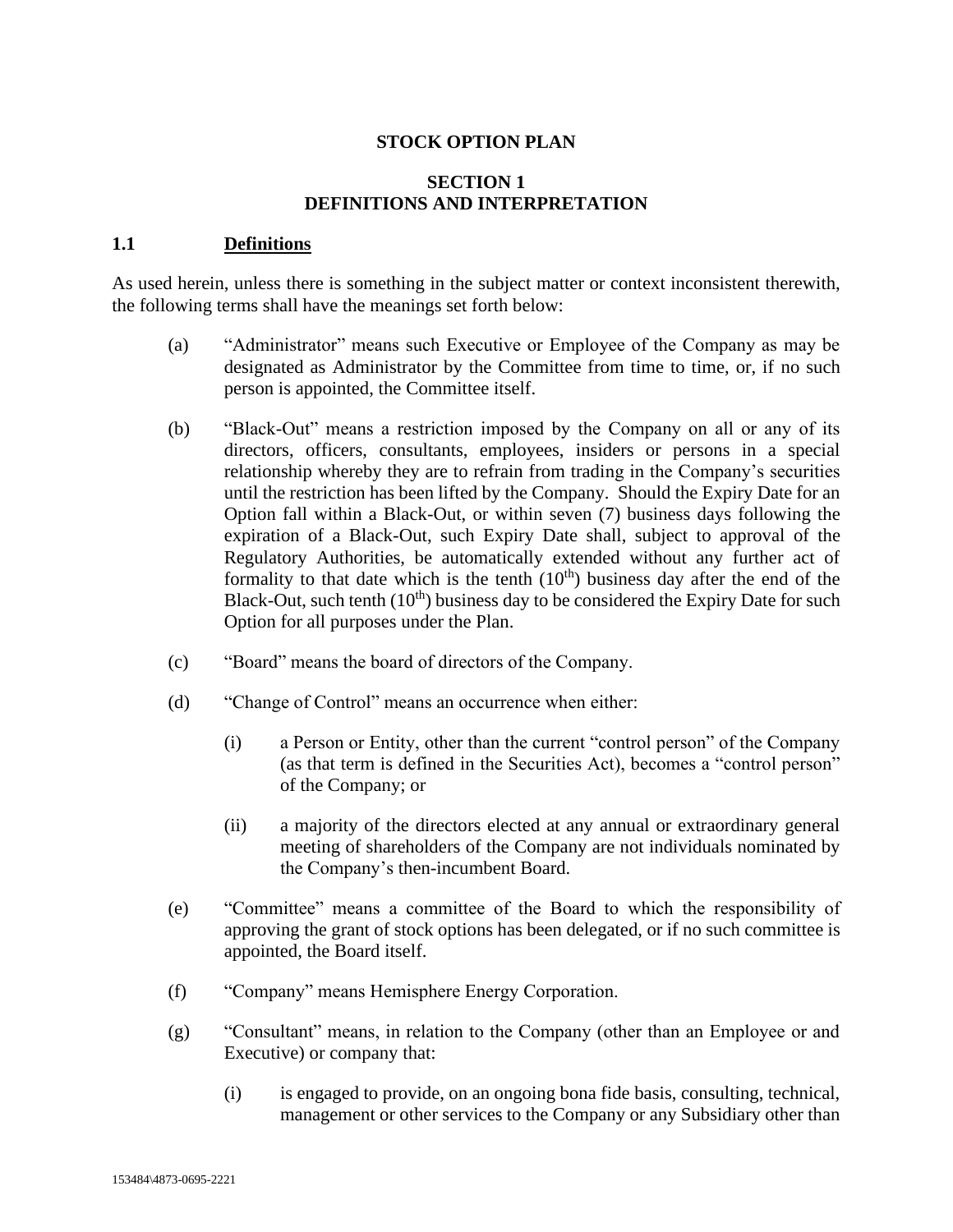services provided in relation to a "distribution" (as that term is described in the Securities Act);

- (ii) provides the services under a written contract between the Company or any Subsidiary and the individual or a Consultant Entity (as defined in clause  $(g)(v)$  below);
- (iii) in the reasonable opinion of the Company, spends or will spend a significant amount of time and attention on the affairs and business of the Company or any Subsidiary; and
- (iv) has a relationship with the Company or any Subsidiary that enables the individual to be knowledgeable about the business and affairs of the Company or is otherwise permitted by applicable Regulatory Rules to be granted Options as a Consultant or as an equivalent thereof,

and includes:

- (v) a company of which the individual is an employee or shareholder or a partnership of which the individual is an employee or partner (a "Consultant Entity"; or
- (vi) an RRSP, RRIF or TFSA established by or for the individual under which he or she is the beneficiary.
- (h) "Disability" means a medically determinable physical or mental impairment expected to result in death or to last for a continuous period of not less than 12 months, and which causes an individual to be unable to engage in any substantial gainful activity, or any other condition of impairment that the Committee, acting reasonably, determines constitutes a disability.
- (i) "Employee" means:
	- (i) an individual who is considered an employee of the Company or its Subsidiary under the *Income Tax Act* (Canada) (and for whom income tax, employment insurance and Canada Pension Plan deductions must be made at source);
	- (ii) an individual who works full-time or part-time for the Company or any Subsidiary providing services normally provided by an employee and who is subject to the same control and direction by the Company over the details and methods of work as an employee of the Company, but for whom income tax deductions are not made at source; or
	- (iii) an individual who works for the Company or any Subsidiary on a continuing and regular basis for a minimum amount of time per week providing services normally provided by an employee and who is subject to the same control and direction by the Company or any Subsidiary over the details and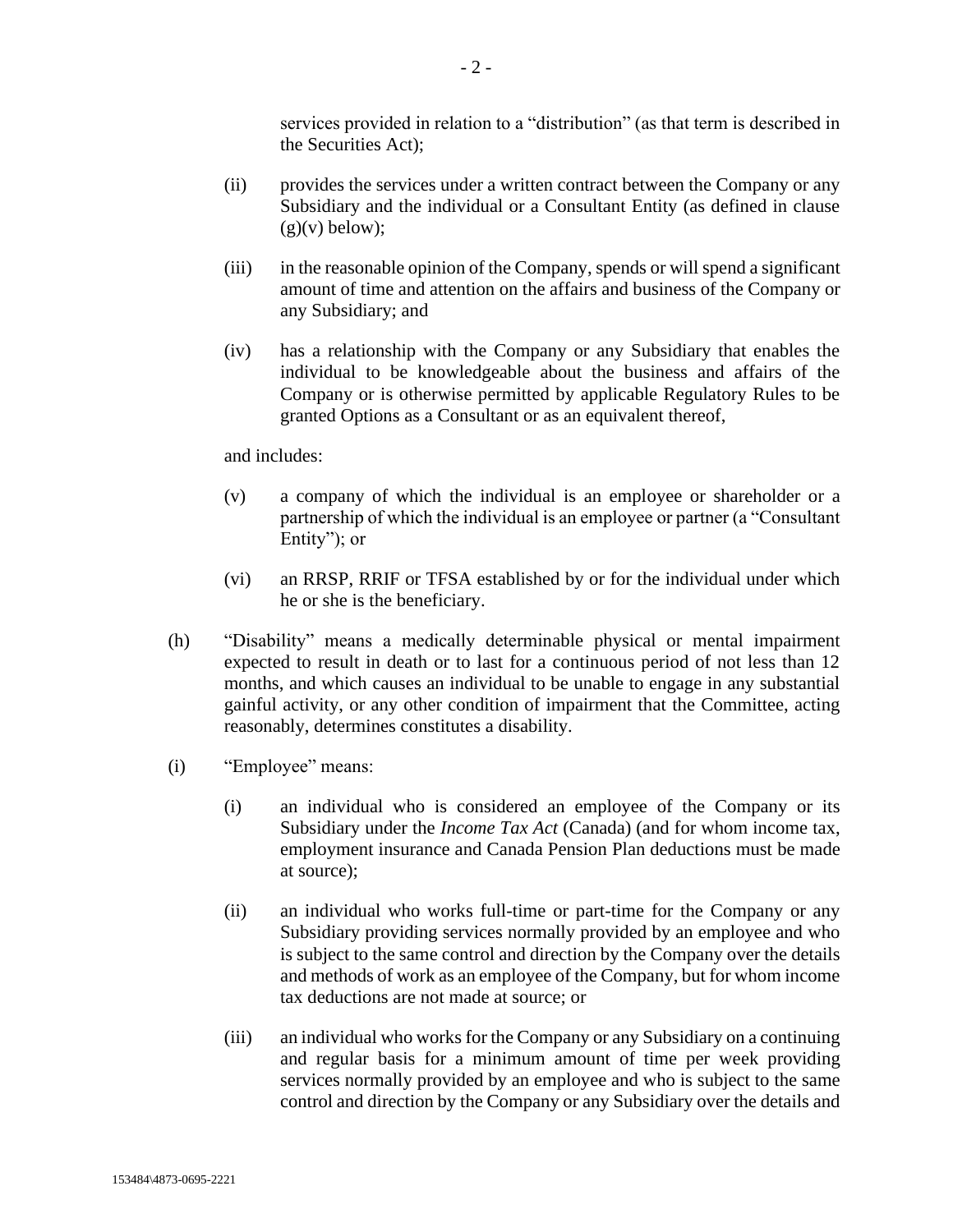methods of work as an employee of the Company or any Subsidiary, but for whom income tax deductions are not made at source.

and includes:

- (iv) a corporation wholly-owned by such individual; and
- (v) any RRSP, RRIF or TFSA established by or for such individual under which he or she is the beneficiary.
- (j) "Executive" means an individual who is a director or officer of the Company or a Subsidiary, and includes:
	- (i) a corporation wholly-owned by such individual; and
	- (ii) any RRSP, RRIF or TFSA established by or for such individual under which he or she is the beneficiary.
- (k) "Exercise Notice" means the written notice of the exercise of an Option, in the form set out as Schedule B hereto, duly executed by the Option Holder.
- (l) "Exercise Period" means the period during which a particular Option may be exercised and is the period from and including the Grant Date through to and including the Expiry Time on the Expiry Date provided, however, that no Option can be exercised unless and until all necessary Regulatory Approvals have been obtained.
- (m) "Exercise Price" means the price at which an Option is exercisable as determined in accordance with section 5.3.
- (n) "Expiry Date" means the date the Option expires as set out in the Option Certificate or as otherwise determined in accordance with sections 5.4, 6.2, 6.3, 6.4 or 11.4, subject to any applicable Black-Out.
- (o) "Expiry Time" means the time the Option expires on the Expiry Date, which is 4:00 p.m. local time in Vancouver, British Columbia on the Expiry Date.
- (p) "Grant Date" means the date on which the Committee grants a particular Option, which is the date the Option comes into effect provided however that no Option can be exercised unless and until all necessary Regulatory Approvals have been obtained.
- (q) "Insider" means an insider as that term is defined in the Securities Act.
- (r) "Market Value" means the market value of the Shares as determined in accordance with section 5.3.
- (s) "Option" means an incentive share purchase option granted pursuant to this Plan entitling the Option Holder to purchase Shares of the Company.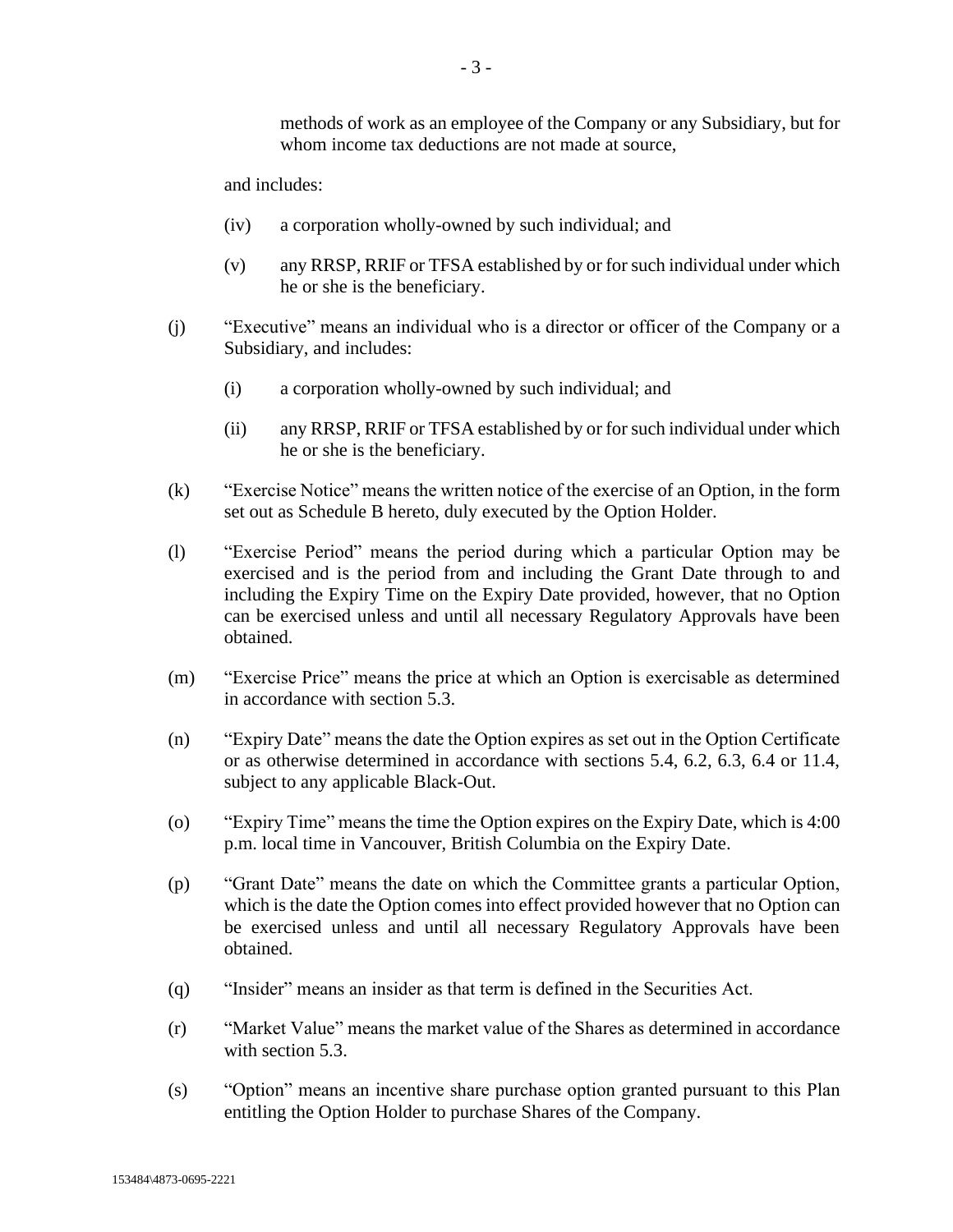- (t) "Option Certificate" means the certificate, in substantially the form set out as Schedule A hereto, evidencing the Option.
- (u) "Option Holder" means a Person or Entity who holds an unexercised and unexpired Option or, where applicable, the Personal Representative of such person.
- (v) "Outstanding Issue" means the number of Shares that are outstanding (on a nondiluted basis) immediately prior to the Share issuance or grant of Option in question.
- (w) "Person or Entity" means an individual, natural person, corporation, government or political subdivision or agency of a government, and where two or more persons act as a partnership, limited partnership, syndicate or other group for the purpose of acquiring, holding or disposing of securities of an issuer, such partnership, limited partnership, syndicate or group shall be deemed to be a Person or Entity.
- (x) "Personal Representative" means:
	- (i) in the case of a deceased Option Holder, the executor or administrator of the deceased duly appointed by a court or public authority having jurisdiction to do so; and
	- (ii) in the case of an Option Holder who for any reason is unable to manage his or her affairs, the person entitled by law to act on behalf of such Option Holder.
- (y) "Plan" means this stock option plan as from time to time amended.
- (z) "Regulatory Approvals" means any necessary approvals of the Regulatory Authorities as may be required from time to time for the implementation, operation or amendment of this Plan or for the Options granted from time to time hereunder.
- (aa) "Regulatory Authorities" means all organized trading facilities on which the Shares are listed, and all securities commissions or similar securities regulatory bodies having jurisdiction over the Company, this Plan or the Options granted from time to time hereunder.
- (bb) "Regulatory Rules" means all corporate and securities laws, regulations, rules, policies, notices, instruments and other orders of any kind whatsoever which may, from time to time, apply to the implementation, operation or amendment of this Plan or the Options granted from time to time hereunder including, without limitation, those of the applicable Regulatory Authorities.
- (cc) "RRIF" means a registered retirement income fund as defined in the *Income Tax Act* (Canada);
- (dd) "RRSP" means a registered retirement savings plan as defined in the *Income Tax Act* (Canada);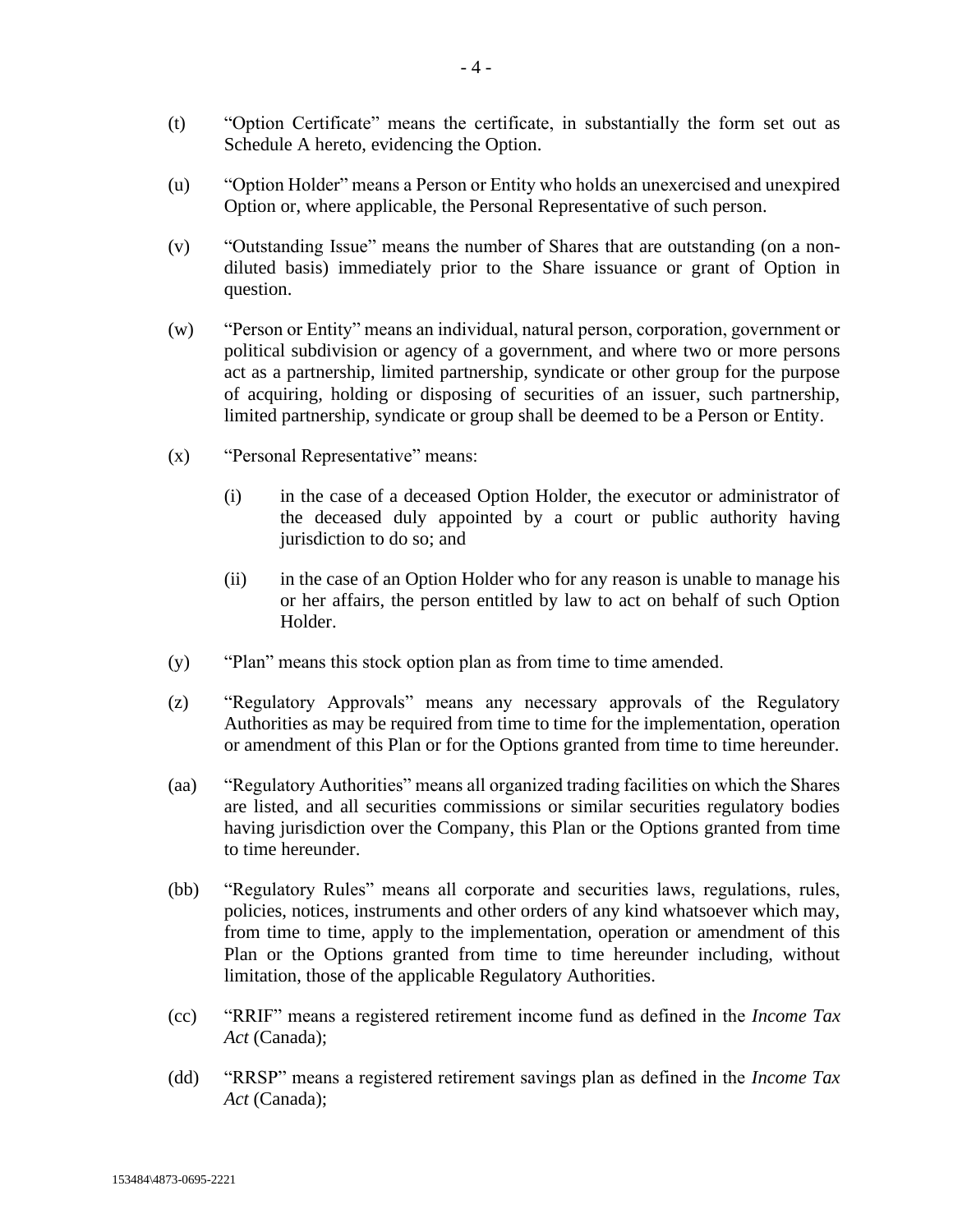- (ee) "Securities Act" means the *Securities Act* (British Columbia), RSBC 1996, c.418 as from time to time amended.
- (ff) "Share" or "Shares" means, as the case may be, one or more common shares without par value in the capital stock of the Company.
- (gg) "Subsidiary" means a wholly-owned or controlled subsidiary corporation of the Company which definition may be varied by the Committee to confirm with the changing interests of the Company.
- (hh) "TFSA" means a tax-free savings account as described in the *Income Tax Act* (Canada).
- (ii) "Triggering Event" means:
	- (i) the proposed dissolution, liquidation or wind-up of the Company;
	- (ii) a proposed merger, amalgamation, arrangement or reorganization of the Company with one or more corporations as a result of which, immediately following such event, the shareholders of the Company as a group, as they were immediately prior to such event, are expected to hold less than a majority of the outstanding capital stock of the surviving corporation;
	- (iii) the proposed acquisition of all or substantially all of the issued and outstanding shares of the Company by one or more Persons or Entities;
	- (iv) a proposed Change of Control of the Company;
	- (v) the proposed sale or other disposition of all or substantially all of the assets of the Company; or
	- (vi) a proposed material alteration of the capital structure of the Company which, in the opinion of the Committee, is of such a nature that it is not practical or feasible to make adjustments to this Plan or to the Options granted hereunder to permit the Plan and Options granted hereunder to stay in effect.
- (jj) "TSXV" means the TSX Venture Exchange Inc.
- (kk) "Vest" or "Vesting" means that a portion of the Option granted to the Option Holder which is available to be exercised by the Option Holder at any time and from time to time.
- (ll) "VWAP" means the volume weighted average trading price of the Common Shares on the TSXV calculated by dividing the total value by the total volume of such securities traded for the five trading days immediately preceding the exercise of the subject Option.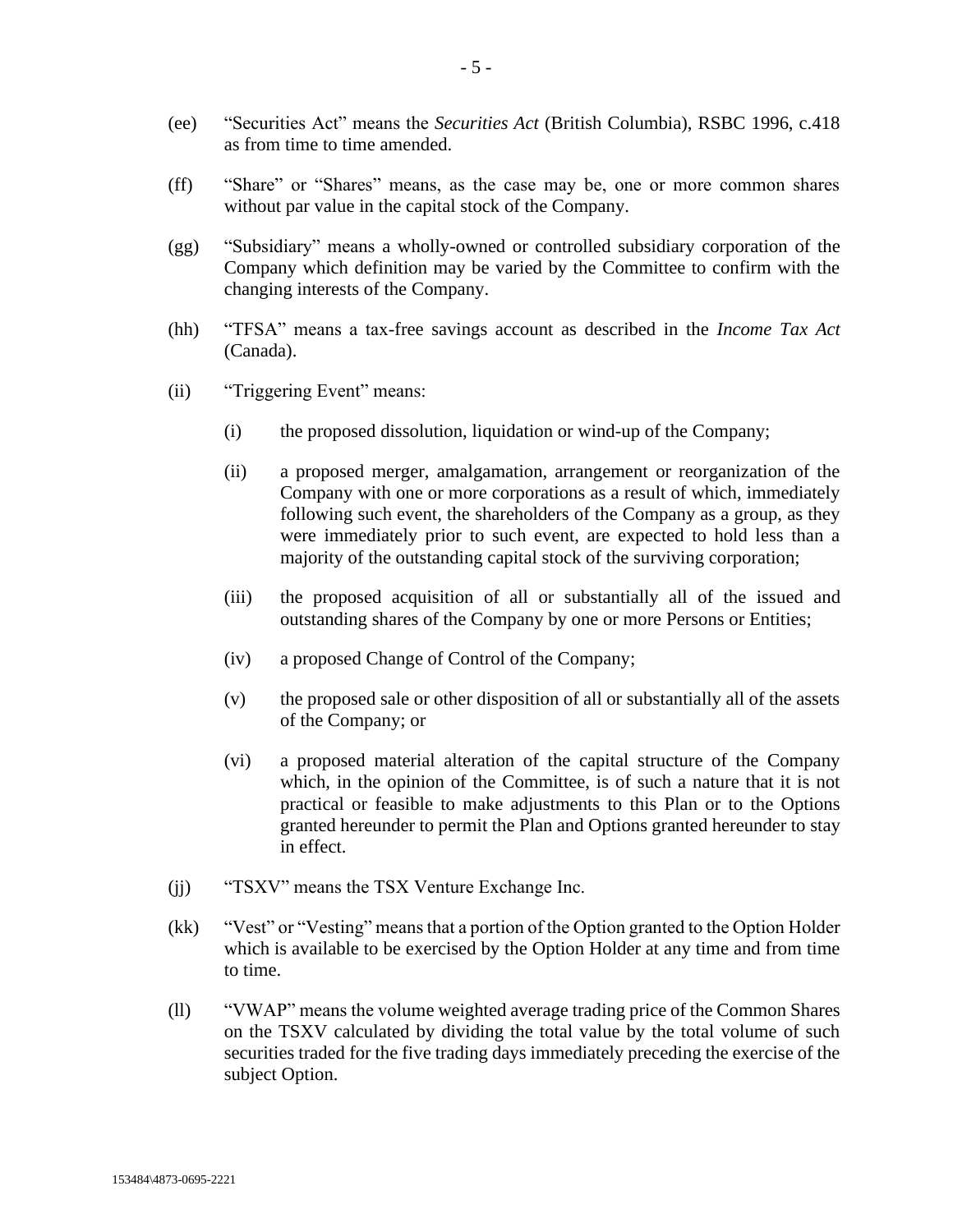# **1.2 Choice of Law**

The Plan is established under, and the provisions of the Plan shall be subject to and interpreted and construed solely in accordance with, the laws of the Province of British Columbia and the laws of Canada applicable therein without giving effect to the conflicts of laws principles thereof and without reference to the laws of any other jurisdiction. The Company and each Option Holder hereby attorn to the jurisdiction of the Courts of British Columbia.

#### **1.3 Headings**

The headings used herein are for convenience only and are not to affect the interpretation of the Plan.

#### **SECTION 2 GRANT OF OPTIONS**

# **2.1 Grant of Options**

The Committee shall, from time to time in its sole discretion, grant Options to such Persons or Entities and on such terms and conditions as are permitted under this Plan.

#### **2.2 Record of Option Grants**

The Committee or the Administrator, as applicable, shall be responsible to maintain a record of all Options granted under this Plan and such record shall contain, in respect of each Option:

- (a) the name and address of the Option Holder;
- (b) the category (Executive, Employee or Consultant) under which the Option was granted to him, her or it;
- (c) the Grant Date and Expiry Date of the Option;
- (d) the number of Shares which may be acquired on the exercise of the Option and the Exercise Price of the Option;
- (e) the vesting and other additional terms, if any, attached to the Option; and
- (f) the particulars of each and every time the Option is exercised.

#### **2.3 Effect of Plan**

All Options granted pursuant to the Plan shall be subject to the terms and conditions of the Plan notwithstanding the fact that the Option Certificates issued in respect thereof do not expressly contain such terms and conditions but instead incorporate them by reference to the Plan. The Option Certificates will be issued for convenience only and in the case of a dispute with regard to any matter in respect thereof, the provisions of the Plan and the records of the Company shall prevail over the terms and conditions in the Option Certificate, save and except as noted below. Each Option will also be subject to, in addition to the provisions of the Plan, the terms and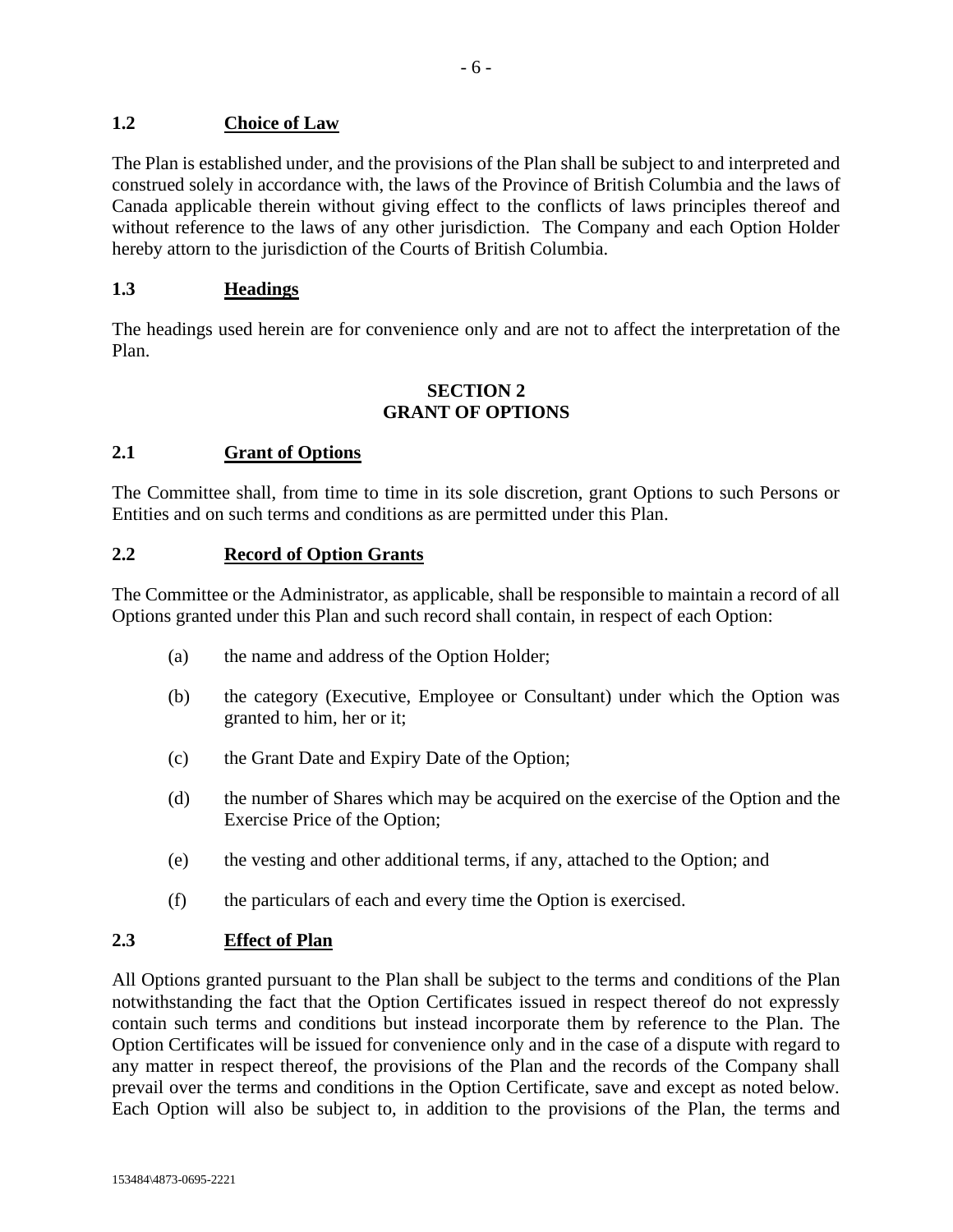conditions contained in the schedules, if any, attached to the Option Certificate for such Option. Should the terms and conditions contained in such schedules be inconsistent with the provisions of the Plan, such terms and conditions will supersede the provisions of the Plan.

#### **SECTION 3 PURPOSE AND PARTICIPATION**

#### **3.1 Purpose of Plan**

The purpose of the Plan is to provide the Company with a share-related mechanism to attract, retain and motivate qualified Executives, Employees and Consultants to contribute toward the long term goals of the Company, and to encourage such individuals to acquire Shares of the Company as long term investments.

#### **3.2 Participation in Plan**

The Committee shall, from time to time and in its sole discretion, determine those Executives, Employees and Consultants to whom Options are to be granted.

#### **3.3 Limits on Option Grants**

If the Company is listed on the TSXV, the following limitations shall apply to the Plan and all Options thereunder so long as such limitations are required by the TSXV:

- (a) the maximum number of Options which may be granted to any one Option Holder under the Plan within any 12 month period as at the Grant Date shall be 5% of the Outstanding Issue (unless the Company has obtained disinterested shareholder approval as required by the TSXV);
- (b) disinterested shareholder approval (as defined in the TSXV corporate finance manual) is required to the grant to Insiders, within a 12 month period, of a number of Options which, when added to the number of outstanding incentive stock options granted to Insiders within the previous 12 months, exceed 10% of the issued Shares;
- (c) with respect to section 5.1, the Expiry Date of an Option shall be no later than the tenth anniversary of the Grant Date of such Option, subject to any applicable Black-Out;
- (d) the maximum number of Options which may be granted to any one Consultant within any 12 month period must not exceed 2% of the Outstanding Issue; and
- (e) the maximum number of Options which may be granted within any 12 month period to all persons engaged in investor relations activities must not exceed 2% of the Outstanding Issue and such options must vest in stages over 12 months with no more than 25% of the Options vesting in any three month period, and such limitation will not be an amendment to this Plan requiring the Option Holders consent under section 9.2 of this Plan.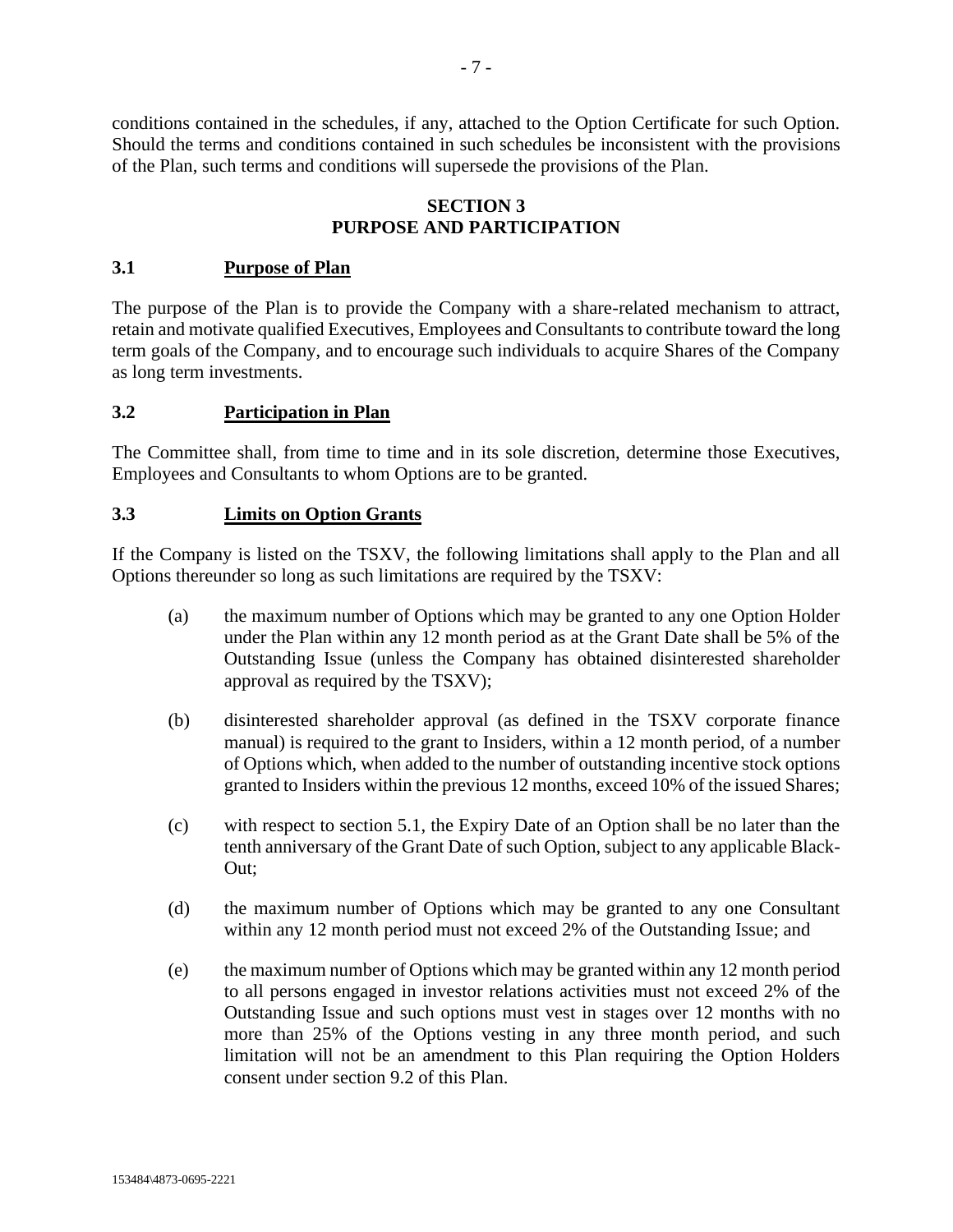# **3.4 Notification of Grant**

Following the granting of an Option, the Administrator shall, within a reasonable period of time, notify the Option Holder in writing of the grant and shall enclose with such notice the Option Certificate representing the Option so granted. In no case will the Company be required to deliver an Option Certificate to an Option Holder until such time as the Company has obtained all necessary Regulatory Approvals for the grant of the Option.

#### **3.5 Limitation on Service**

The Plan does not give any Option Holder that is an Executive the right to serve or continue to serve as an Executive of the Company or any Subsidiary, nor does it give any Option Holder that is an Employee or Consultant the right to be or to continue to be employed or engaged by the Company or any Subsidiary.

# **3.6 No Obligation to Exercise**

Option Holders shall be under no obligation to exercise Options.

# **3.7 Agreement**

The Company and every Option Holder granted an Option hereunder shall be bound by and subject to the terms and conditions of this Plan. By accepting an Option granted hereunder, the Option Holder has expressly agreed with the Company to be bound by the terms and conditions of this Plan. In the event that the Option Holder receives his, her or its Options pursuant to an oral or written agreement with the Company or a Subsidiary, whether such agreement is an employment agreement, consulting agreement or any other kind of agreement of any kind whatsoever, the Option Holder acknowledges that in the event of any inconsistency between the terms relating to the grant of such Options in that agreement and the terms attaching to the Options as provided for in this Plan, the terms provided for in this Plan shall prevail and the other agreement shall be deemed to have been amended accordingly.

#### **3.8 Notice**

Any notice, delivery or other correspondence of any kind whatsoever to be provided by the Company to an Option Holder will be deemed to have been provided if provided to the last home address, fax number or email address of the Option Holder in the records of the Company and the Company shall be under no obligation to confirm receipt or delivery.

#### **3.9 Representation to TSXV**

If the Company is listed on the TSXV, as a condition precedent to the issuance of an Option, the Company and the Option Holder must be able to represent to the TSXV as of the Grant Date that the Option Holder is a *bona fide* Executive, Employee or Consultant of the Company or any Subsidiary.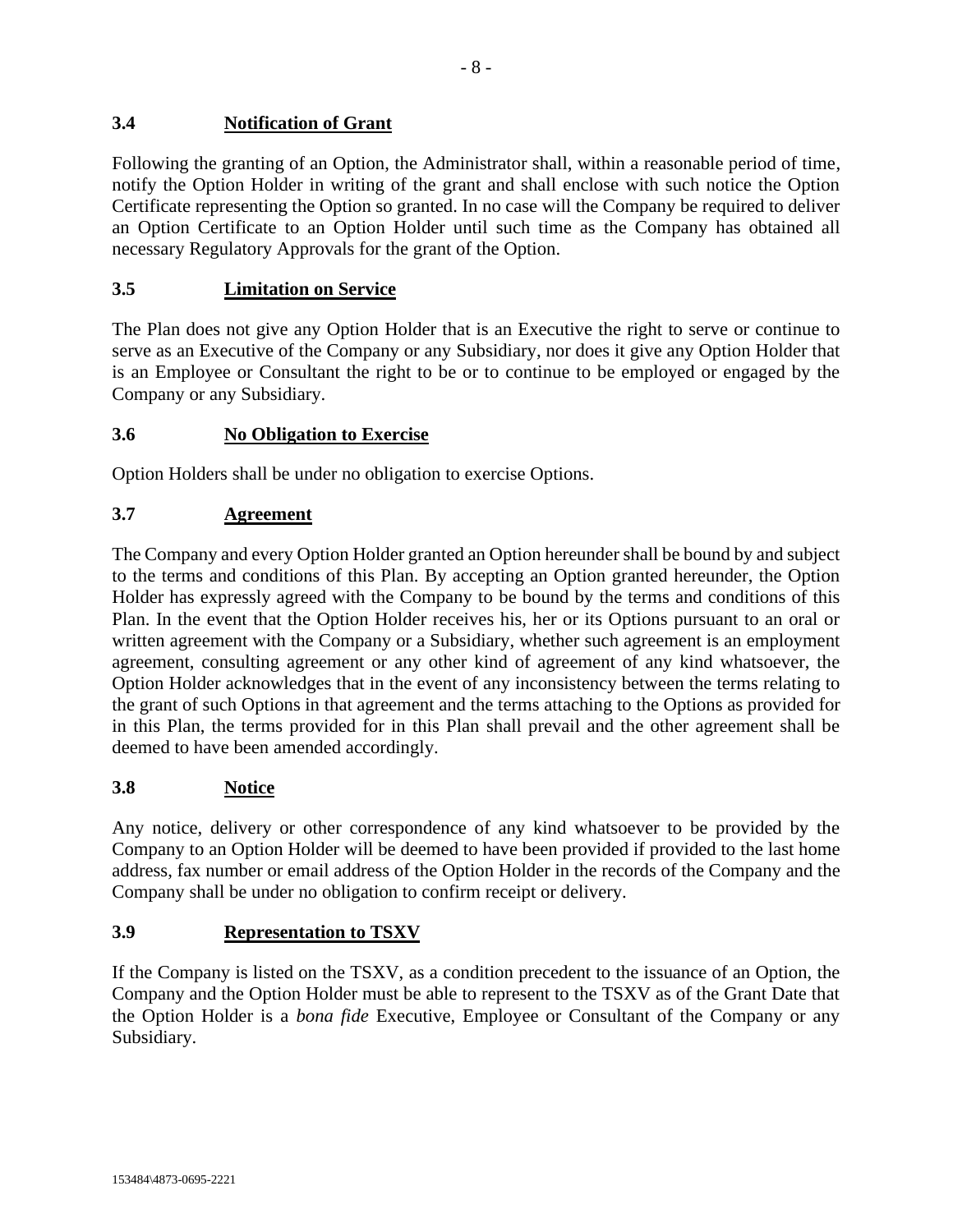#### **SECTION 4 NUMBER OF SHARES UNDER PLAN**

# **4.1 Board to Approve Issuance of Shares**

The Committee shall approve by resolution the issuance of all Shares to be issued to Option Holders upon the exercise of Options, such authorization to be deemed effective as of the Grant Date of such Options regardless of when it is actually done. The Committee shall be entitled to approve the issuance of Shares in advance of the Grant Date, retroactively after the Grant Date, or by a general approval of this Plan.

# **4.2 Number of Shares**

Subject to adjustment as provided for herein, the number of Shares which will be available for purchase pursuant to Options granted pursuant to this Plan, plus any other outstanding incentive stock options of the Company granted pursuant to a previous stock option plan or agreement, will not exceed 10% of the Outstanding Issue at the Grant Date. If any Option expires or otherwise terminates for any reason without having been exercised in full, the number of Shares in respect of such expired or terminated Option shall again be available for the purposes of granting Options pursuant to this Plan.

# **4.3 Fractional Shares**

No fractional shares shall be issued upon the exercise of any Option and, if as a result of any adjustment, an Option Holder would become entitled to a fractional share, such Option Holder shall have the right to purchase only the next lowest whole number of Shares and no payment or other adjustment will be made for the fractional interest.

#### **SECTION 5 TERMS AND CONDITIONS OF OPTIONS**

#### **5.1 Exercise Period of Option**

Subject to sections 5.4, 6.2, 6.3, 6.4 and 11.4, the Grant Date and the Expiry Date of an Option shall be the dates fixed by the Committee at the time the Option is granted and shall be set out in the Option Certificate issued in respect of such Option.

#### **5.2 Number of Shares Under Option**

The number of Shares which may be purchased pursuant to an Option shall be determined by the Committee and shall be set out in the Option Certificate issued in respect of the Option.

# **5.3 Exercise Price of Option**

The Exercise Price at which an Option Holder may purchase a Share upon the exercise of an Option shall be determined by the Committee and shall be set out in the Option Certificate issued in respect of the Option. The Exercise Price shall not be less than the Market Value of the Shares as of the Grant Date. The Market Value of the Shares for a particular Grant Date shall be determined as follows: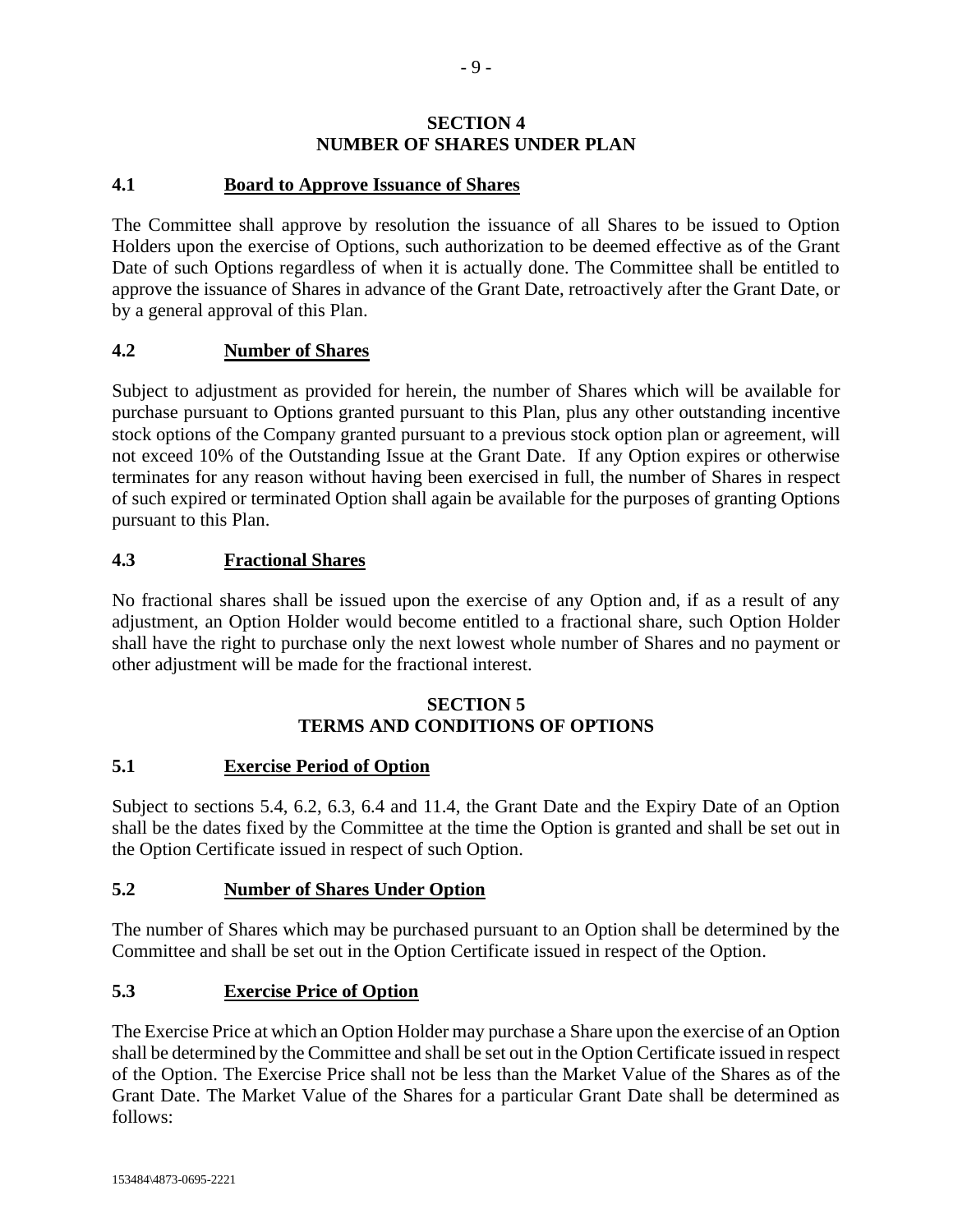- (a) for each organized trading facility on which the Shares are listed, Market Value will be the closing trading price of the Shares on the day immediately preceding the Grant Date, and may be less than this price if it is within the discounts permitted by the applicable Regulatory Authorities;
- (b) if the Company's Shares are listed on more than one organized trading facility, the Market Value shall be the Market Value as determined in accordance with subparagraph (a) above for the primary organized trading facility on which the Shares are listed, as determined by the Committee, subject to any adjustments as may be required to secure all necessary Regulatory Approvals;
- (c) if the Company's Shares are listed on one or more organized trading facilities but have not traded during the ten trading days immediately preceding the Grant Date, then the Market Value will be, subject to any adjustments as may be required to secure all necessary Regulatory Approvals, such value as is determined by the Committee; and
- (d) if the Company's Shares are not listed on any organized trading facility, then the Market Value will be, subject to any adjustments as may be required to secure all necessary Regulatory Approvals, such value as is determined by the Committee to be the fair value of the Shares, taking into consideration all factors that the Committee deems appropriate, including, without limitation, recent sale and offer prices of the Shares in private transactions negotiated at arms' length.

Notwithstanding anything else contained herein, in no case will the Market Value be less than the minimum prescribed by each of the organized trading facilities that would apply to the Company on the Grant Date in question.

# **5.4 Termination of Option**

Subject to such other terms or conditions that may be attached to Options granted hereunder, an Option Holder may exercise an Option in whole or in part at any time and from time to time during the Exercise Period. Any Option or part thereof not exercised within the Exercise Period shall terminate and become null, void and of no effect as of the Expiry Time on the Expiry Date. The Expiry Date of an Option shall be the earlier of the date so fixed by the Committee at the time the Option is granted as set out in the Option Certificate and the date established, if applicable, in paragraphs (a) or (b) below or sections 6.2, 6.3, 6.4, or 11.4 of this Plan:

- (a) Ceasing to Hold Office In the event that the Option Holder holds his or her Option as an Executive and such Option Holder ceases to hold such position other than by reason of death or Disability, the Expiry Date of the Option shall be, unless otherwise determined by the Committee and expressly provided for in the Option Certificate, the  $90<sup>th</sup>$  day following the date the Option Holder ceases to hold such position unless the Option Holder ceases to hold such position as a result of:
	- (i) ceasing to meet the qualifications set forth in the corporate legislation applicable to the Company;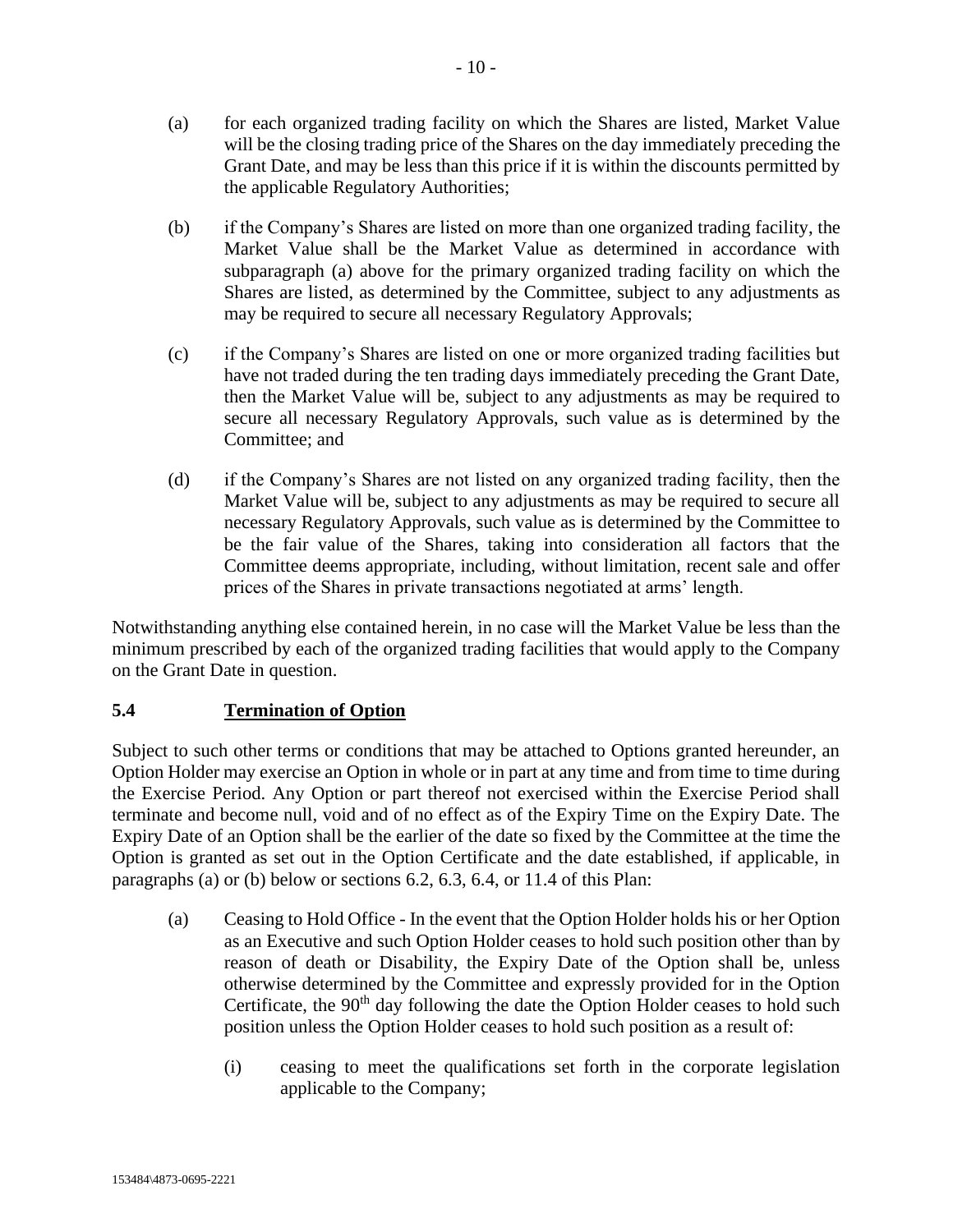- (ii) a special resolution having been passed by the shareholders of the Company removing the Option Holder as a director of the Company or any Subsidiary; or
- (iii) an order made by any Regulatory Authority having jurisdiction to so order, in which case the Expiry Date shall be the date the Option Holder ceases to hold such position; OR
- (b) Ceasing to be Employed or Engaged In the event that the Option Holder holds his or her Option as an Employee or Consultant and such Option Holder ceases to hold such position other than by reason of death or Disability, the Expiry Date of the Option shall be, unless otherwise determined by the Committee and expressly provided for in the Option Certificate, the 90<sup>th</sup> day following the date the Option Holder ceases to hold such position, unless the Option Holder ceases to hold such position as a result of:
	- (i) termination for cause;
	- (ii) resigning his or her position; or
	- (iii) an order made by any Regulatory Authority having jurisdiction to so order, in which case the Expiry Date shall be the date the Option Holder ceases to hold such position.

In the event that the Option Holder ceases to hold the position of Executive, Employee or Consultant for which the Option was originally granted, but comes to hold a different position as an Executive, Employee or Consultant prior to the expiry of the Option, the Committee may, in its sole discretion, choose to permit the Option to stay in place for that Option Holder with such Option then to be treated as being held by that Option Holder in his or her new position and such will not be considered to be an amendment to the Option in question requiring the consent of the Option Holder under section 9.2 of this Plan. Notwithstanding anything else contained herein, in no case will an Option be exercisable later than the Expiry Date of the Option.

# **5.5 Vesting of Option and Acceleration**

The vesting schedule for an Option, if any, shall be determined by the Committee and shall be set out in the Option Certificate issued in respect of the Option. The Committee may elect, at any time, to accelerate the vesting schedule of one or more Options including, without limitation, on a Triggering Event, and such acceleration will not be considered an amendment to the Option in question requiring the consent of the Option Holder under section 9.2 of this Plan. Notwithstanding the foregoing, the Committee's election to accelerate the vesting schedule applicable to Options held by all persons engaged in investor relations activities shall be subject to receipt of the Regulatory Authorities approval.

# **5.6 Additional Terms**

Subject to all applicable Regulatory Rules and all necessary Regulatory Approvals, the Committee may attach additional terms and conditions to the grant of a particular Option, such terms and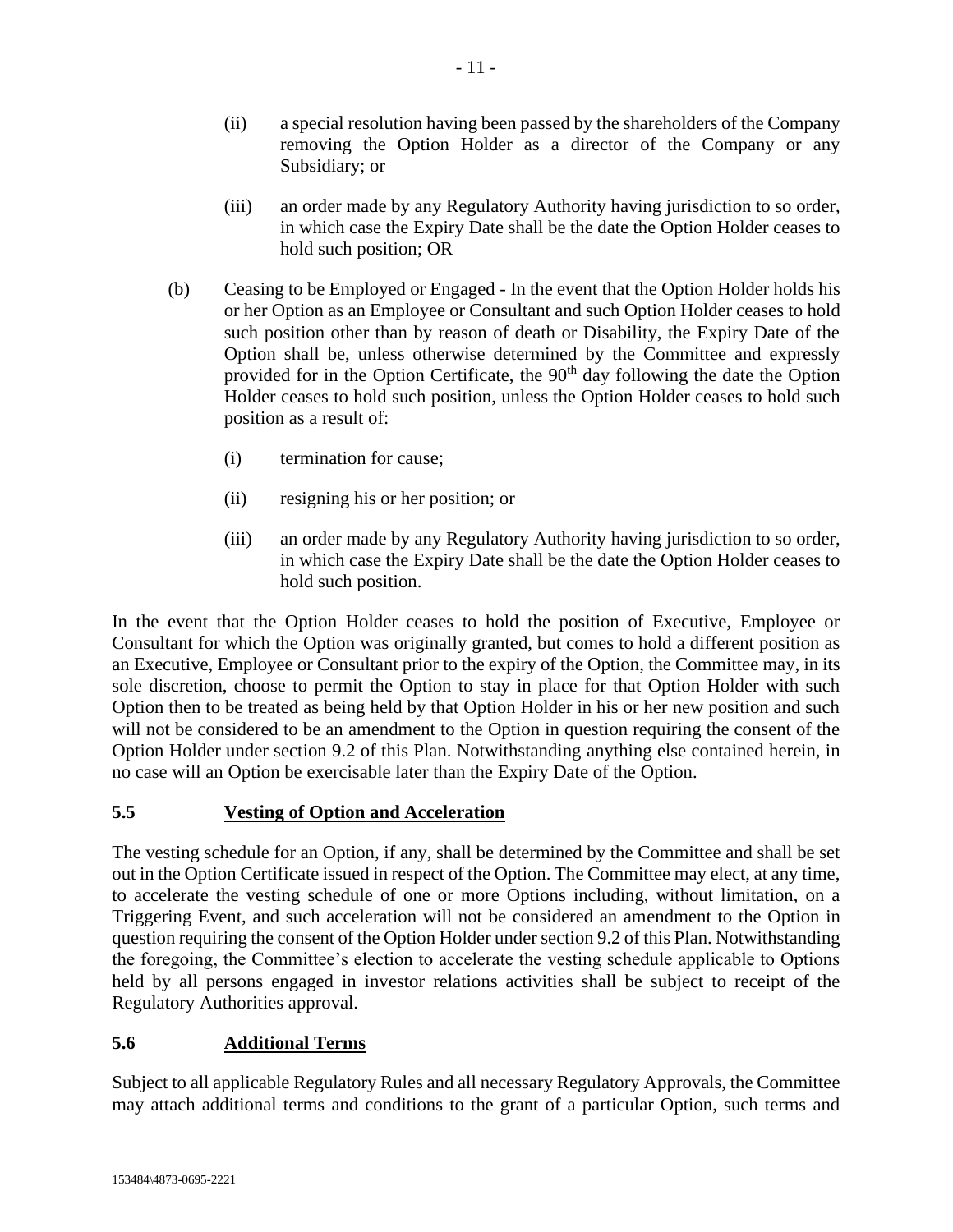conditions to be set out in a schedule attached to the Option Certificate. The Option Certificates will be issued for convenience only, and in the case of a dispute with regard to any matter in respect thereof, the provisions of this Plan and the records of the Company shall prevail over the terms and conditions in the Option Certificate, save and except as noted below. Each Option will also be subject to, in addition to the provisions of the Plan, the terms and conditions contained in the schedules, if any, attached to the Option Certificate for such Option. Should the terms and conditions contained in such schedules be inconsistent with the provisions of the Plan, such terms and conditions will supersede the provisions of the Plan.

# **SECTION 6 TRANSFERABILITY OF OPTIONS**

# **6.1 Non-transferable**

Except as provided otherwise in this section 6, Options are non-assignable and non-transferable.

# **6.2 Death of Option Holder**

In the event of the Option Holder's death, any Options held by such Option Holder shall pass to the Personal Representative of the Option Holder and shall be exercisable by the Personal Representative on or before the date which is the earlier of one year following the date of death and the applicable Expiry Date.

# **6.3 Disability of Option Holder**

If the employment or engagement of an Option Holder as an Employee or Consultant or the position of an Option Holder as a director or officer of the Company or a Subsidiary is terminated by the Company by reason of such Option Holder's Disability, any Options held by such Option Holder shall be exercisable by such Option Holder or by the Personal Representative on or before the date which is the earlier of one year following the termination of employment, engagement or appointment as a director or officer and the applicable Expiry Date.

# **6.4 Disability and Death of Option Holder**

If an Option Holder has ceased to be employed, engaged or appointed as a director or officer of the Company or a Subsidiary by reason of such Option Holder's Disability and such Option Holder dies within one year after the termination of such engagement, any Options held by such Option Holder that could have been exercised immediately prior to his or her death shall pass to the Personal Representative of such Option Holder and shall be exercisable by the Personal Representative on or before the date which is the earlier of one year following the death of such Option Holder and the applicable Expiry Date.

# **6.5 Vesting**

Unless the Committee determines otherwise, Options held by or exercisable by a Personal Representative shall, during the period prior to their termination, continue to vest in accordance with any vesting schedule to which such Options are subject except for Options which are required to be subject to a vesting schedule pursuant to the policies of the Regulatory Authorities.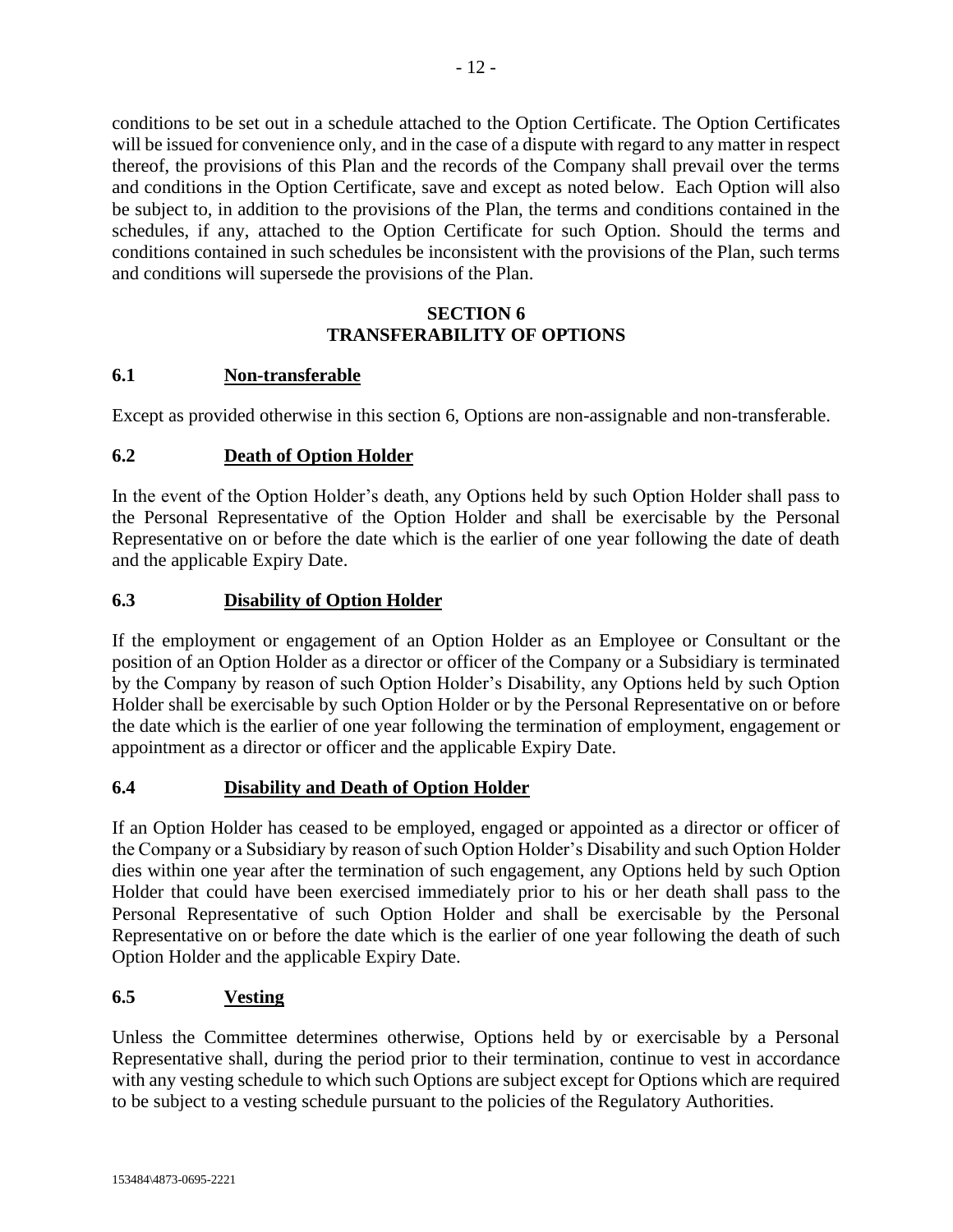#### **6.6 Deemed Non-Interruption of Engagement**

Employment or engagement by the Company shall be deemed to continue intact during any military or sick leave or other bona fide leave of absence if the period of such leave does not exceed 90 days or, if longer, for so long as the Option Holder's right to re-employment or re-engagement by the Company is guaranteed either by statute or by contract. If the period of such leave exceeds 90 days and the Option Holder's re-employment or re-engagement is not so guaranteed, then his or her employment or engagement shall be deemed to have terminated on the ninety-first day of such leave.

#### **SECTION 7 EXERCISE OF OPTION**

# **7.1 Exercise of Option**

An Option may be exercised only by the Option Holder or the Personal Representative of any Option Holder. An Option Holder or the Personal Representative of any Option Holder may exercise an Option in whole or in part at any time and from time to time during the Exercise Period up to the Expiry Time on the Expiry Date by delivering to the Administrator the required Exercise Notice, the applicable Option Certificate and a certified cheque or bank draft or wire transfer payable to the Company in an amount equal to the aggregate Exercise Price of the Shares then being purchased pursuant to the exercise of the Option. Notwithstanding anything else contained herein, Options may not be exercised during a Black-Out unless the Committee determines otherwise.

#### <span id="page-15-0"></span>**7.2 Net Exercise**

Subject to the provisions of the Plan, if permitted by the Committee, an Option Holder or the Personal Representative of any Option Holder (other than Option held by any person engaged in investor relations activities) may elect to exercise an Option by surrendering such Option to the Company in exchange for the issuance of Common Shares equal to the number determined by dividing the VWAP (calculated as at the date of exercise) into the difference between the VWAP (calculated as at the date of exercise) and the Exercise Price of such Option. An Option may be exercised pursuant to this Section [7.2](#page-15-0) from time to time by delivery to the Administrator a written notice specifying that the Option Holder or the Personal Representative of any Option Holder has elected to a net exercise of such Option pursuant to this Section [7.2](#page-15-0) and the number of Options to be exercised in such manner. The Company will not be required, upon the exercise of any Options pursuant to this Section [7.2](#page-15-0) to issue fractions of Common Shares or to distribute certificates which evidence fractional Common Shares. Upon exercise of the foregoing, the number of Common Shares actually issued shall be deducted from the number of Common Shares reserved with the TSXV, if the Common Shares are then listed, for future issuance under the Plan and the balance of the Common Shares that were issuable pursuant to the Options so surrendered shall be considered to have been cancelled and available for further issuance. Notwithstanding anything else contained herein, Options may not be exercised in the manner set forth in this Section [7.2](#page-15-0) during a Black-Out unless the Committee determines otherwise.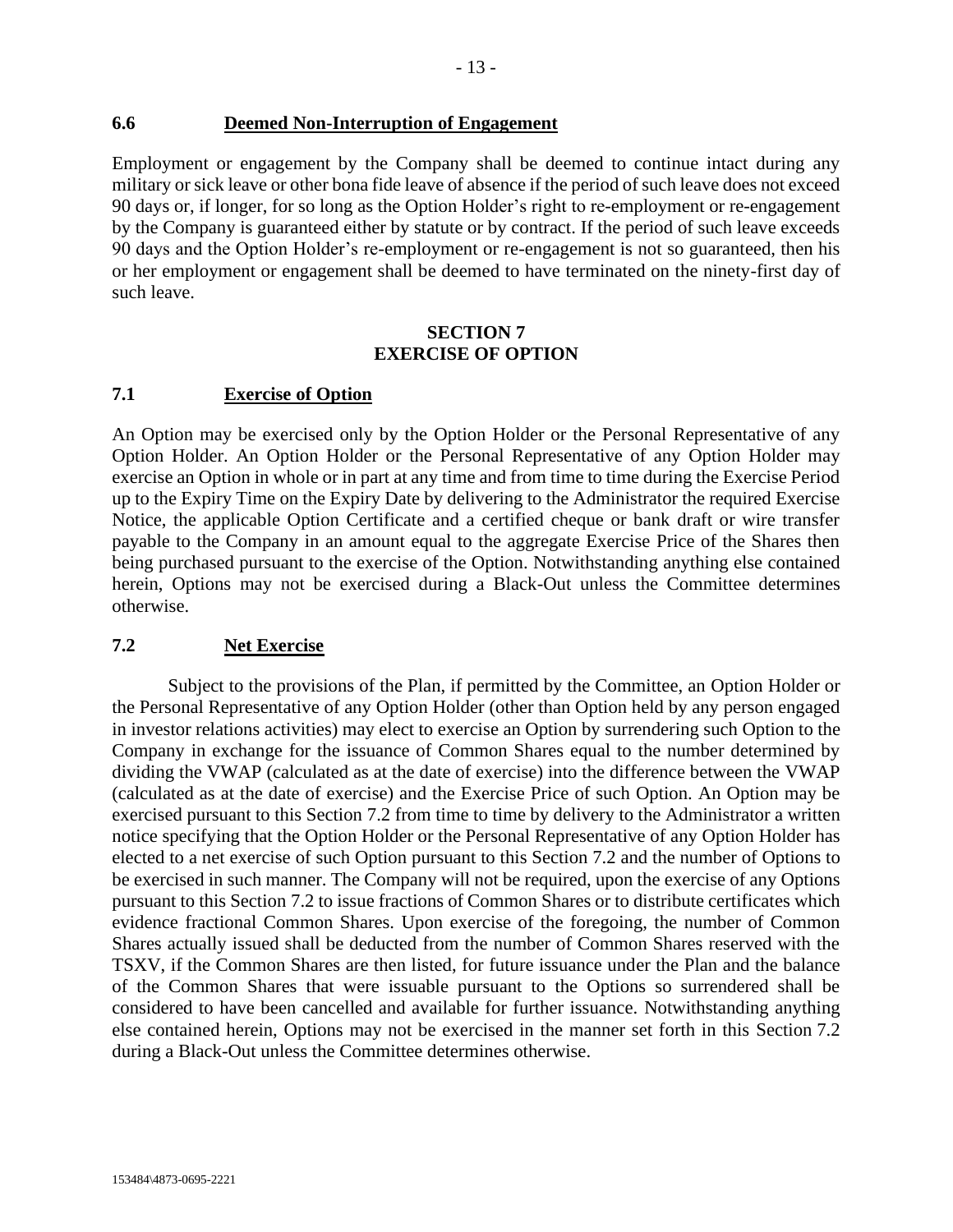# **7.3 Issue of Share Certificates**

As soon as reasonably practicable following the receipt of the Exercise Notice or the notice contemplated in Section [7.2,](#page-15-0) the Administrator shall cause to be delivered to the Option Holder a certificate for the Shares so purchased. If the number of Shares to which it is entitled less than the number of Shares subject to the Option Certificate surrendered, the Administrator shall also provide a new Option Certificate for the balance of Shares available under the Option to the Option Holder concurrent with delivery of the Share Certificate.

# **7.4 No Rights as Shareholder**

Until the date of the issuance of the certificate for the Shares to which it is entitled to the exercise of an Option, no right to vote or receive dividends or any other rights as a shareholder shall exist with respect to such Shares, notwithstanding the exercise of the Option, unless the Committee determines otherwise. In the event of any dispute over the date of the issuance of the certificates, the decision of the Committee shall be final, conclusive and binding.

# **7.5 Statutory Deductions**

At the time the Option is exercised, the Option Holder shall deliver to the Company, by certified cheque, bank draft or wire transfer, funds equal to the amount that the Company determines in good faith it is required to remit to the appropriate government authority in respect of statutory deductions applicable to the exercise of the Option (the "Remittance Amount"). For greater certainty, the Company shall not be required to process the Exercise Notice or any notice delivered pursuant to Section [7.2](#page-15-0) (if accepted by the Company) until the Option Holder has delivered the Remittance Amount as aforesaid, and the Option Holder shall not be entitled to receive a certificate representing the Shares acquired upon exercise of the Option until such delivery has been made.

#### **SECTION 8 ADMINISTRATION**

# **8.1 Board or Committee**

The Plan shall be administered by the Administrator with oversight by the Committee.

#### **8.2 Powers of Committee**

The Committee shall have the authority to do the following:

- (a) oversee the administration of the Plan in accordance with its terms;
- (b) appoint or replace the Administrator from time to time;
- (c) determine all questions arising in connection with the administration, interpretation and application of the Plan, including all questions relating to the Market Value;
- (d) correct any defect, supply any information or reconcile any inconsistency in the Plan in such manner and to such extent as shall be deemed necessary or advisable to carry out the purposes of the Plan;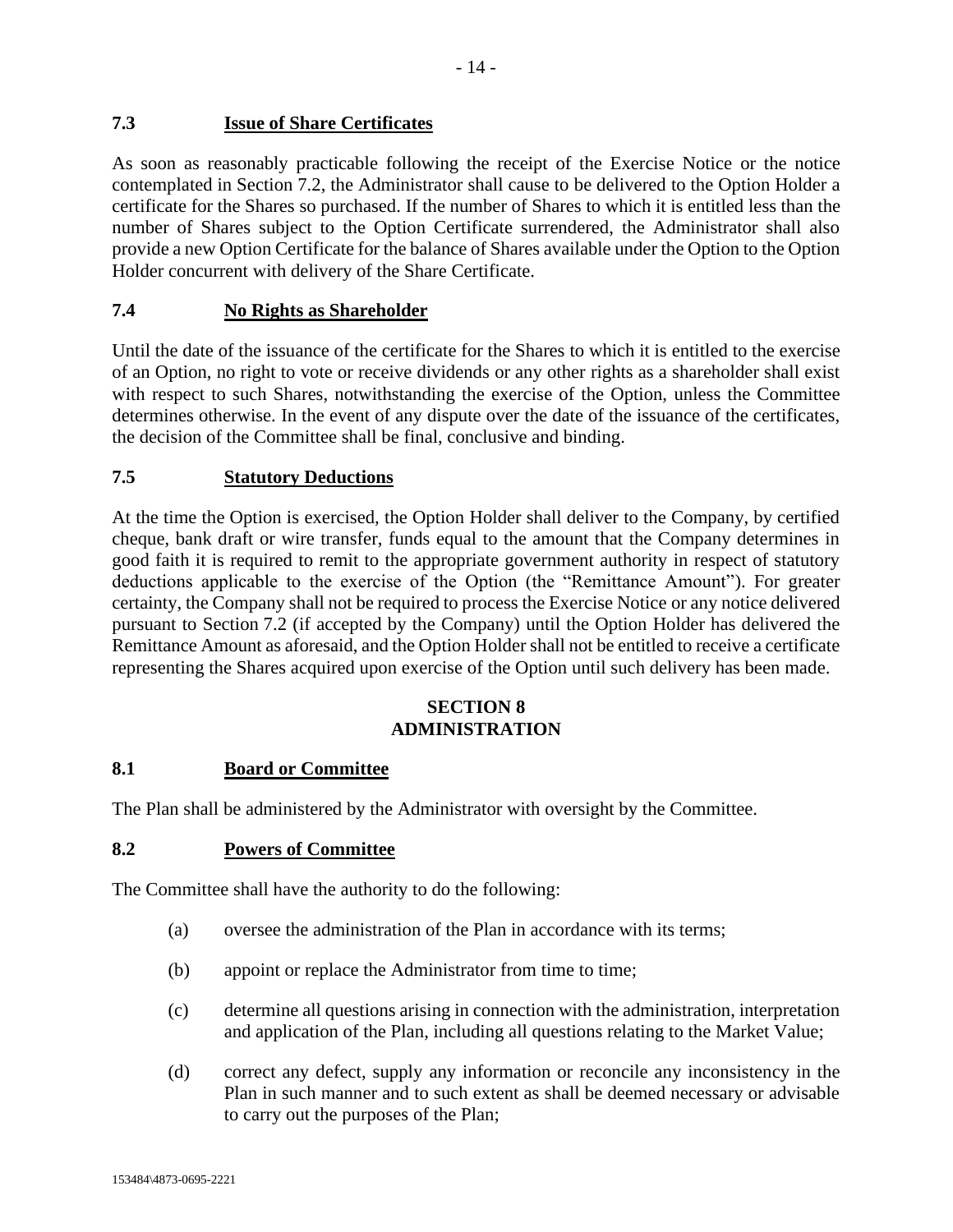- (e) prescribe, amend, and rescind rules and regulations relating to the administration of the Plan;
- (f) determine the duration and purposes of leaves of absence from employment or engagement by the Company which may be granted to Option Holders without constituting a termination of employment or engagement for purposes of the Plan;
- (g) do the following with respect to the granting of Options:
	- (i) determine the Executives, Employees or Consultants to whom Options shall be granted, based on the eligibility criteria set out in this Plan;
	- (ii) determine the terms of the Option to be granted to an Option Holder including, without limitation, the Grant Date, Expiry Date, Exercise Price and vesting schedule (which need not be identical with the terms of any other Option);
	- (iii) subject to any necessary Regulatory Approvals and section 9.2, amend the terms of any Options;
	- (iv) determine when Options shall be granted; and
	- (v) determine the number of Shares subject to each Option;
- (h) accelerate the vesting schedule of any Option previously granted subject to Regulatory Authorities requirements; and
- (i) make all other determinations necessary or advisable, in its sole discretion, for the administration of the Plan.

#### **8.3 Administration by Committee**

All determinations made by the Committee in good faith shall be final, conclusive and binding upon all persons. The Committee shall have all powers necessary or appropriate to accomplish its duties under this Plan.

#### **8.4 Interpretation**

The interpretation by the Committee of any of the provisions of the Plan and any determination by it pursuant thereto shall be final, conclusive and binding and shall not be subject to dispute by any Option Holder. No member of the Committee or any person acting pursuant to authority delegated by it hereunder shall be personally liable for any action or determination in connection with the Plan made or taken in good faith and each member of the Committee and each such person shall be entitled to indemnification with respect to any such action or determination in the manner provided for by the Company.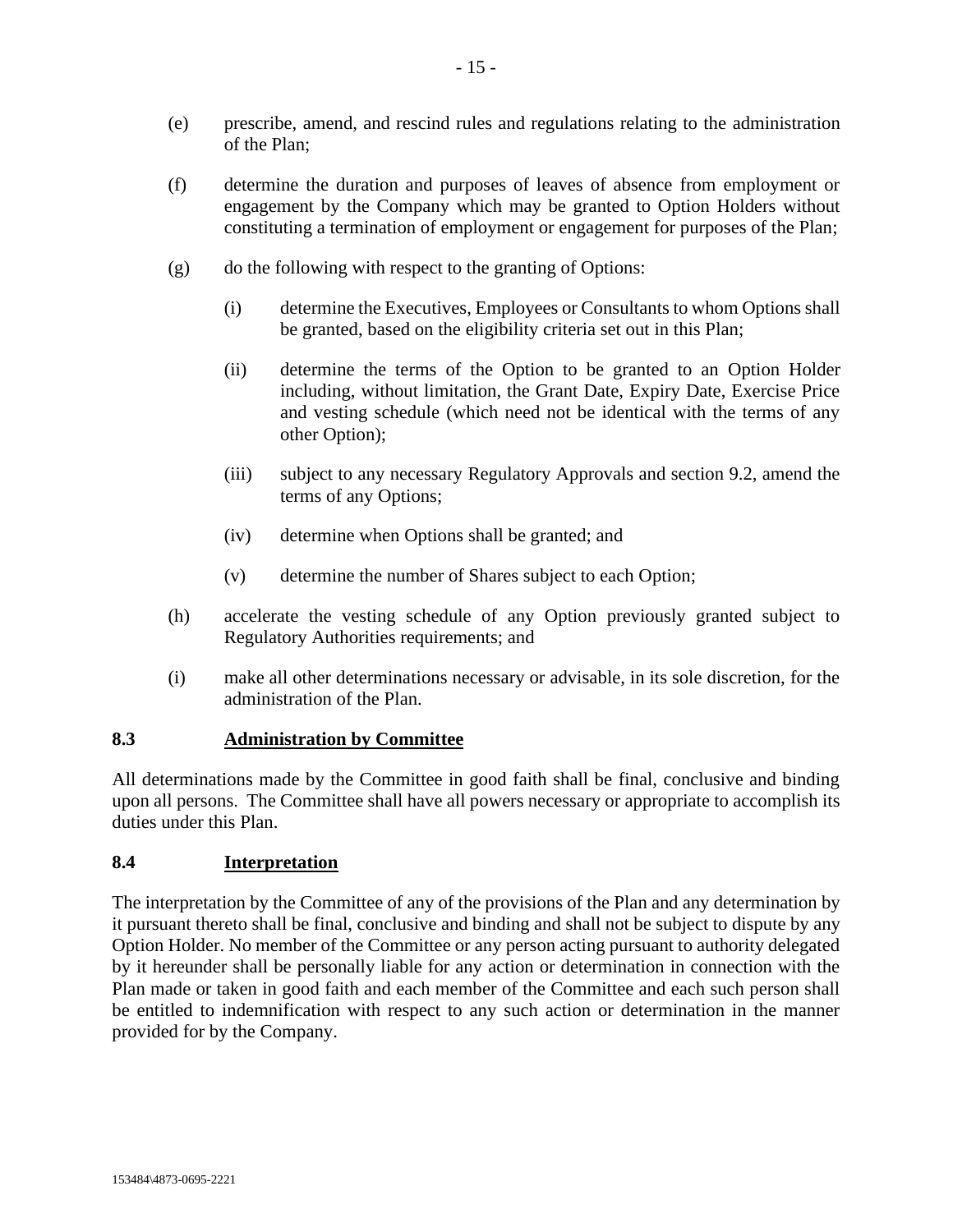# **SECTION 9 APPROVALS AND AMENDMENT**

# **9.1 Shareholder Approval of Plan**

Notwithstanding any provision contained in this Plan, the Plan must be reconfirmed as prescribed by the Regulatory Authorities by a resolution passed by a majority of the votes cast at a meeting of shareholders, and if this Plan is not reconfirmed by the shareholders as required by this provision, no further grants of Options may be made under this Plan.

#### **9.2 Amendment of Option or Plan**

Subject to any required Regulatory Approvals, the Committee may from time to time amend any existing Option or the Plan or the terms and conditions of any Option thereafter to be granted provided that where such amendment relates to an existing Option and it would:

- (a) materially decrease the rights or benefits accruing to an Option Holder; or
- (b) materially increase the obligations of an Option Holder;

then, unless otherwise excepted out by a provision of this Plan, the Committee must also obtain the written consent of the Option Holder in question to such amendment. If at the time the Exercise Price of an Option is reduced and the Option Holder is an Insider of the Company, the Insider must not exercise the option at the reduced Exercise Price until the reduction in Exercise Price has been approved by the disinterested shareholders of the Company, if required by the the Regulatory Authorities.

#### **SECTION 10 CONDITIONS PRECEDENT TO ISSUANCE OF OPTIONS AND SHARES**

#### **10.1 Compliance with Laws**

An Option shall not be granted or exercised, and Shares shall not be issued pursuant to the exercise of any Option, unless the grant and exercise of such Option and the issuance and delivery of such Shares comply with all applicable Regulatory Rules, and such Options and Shares will be subject to all applicable trading restrictions in effect pursuant to such Regulatory Rules and the Company shall be entitled to legend the Option Certificates and the certificates representing such Shares accordingly.

#### **10.2 Regulatory Approvals**

In administering this Plan, the Committee will seek any Regulatory Approvals which may be required. The Committee will not permit any Options to be granted without first obtaining the necessary Regulatory Approvals unless such Options are granted conditional upon such Regulatory Approvals being obtained. The Committee will make all filings required with the Regulatory Authorities in respect of the Plan and each grant of Options hereunder. No Option granted will be exercisable or binding on the Company unless and until all necessary Regulatory Approvals have been obtained. The Committee shall be entitled to amend this Plan and the Options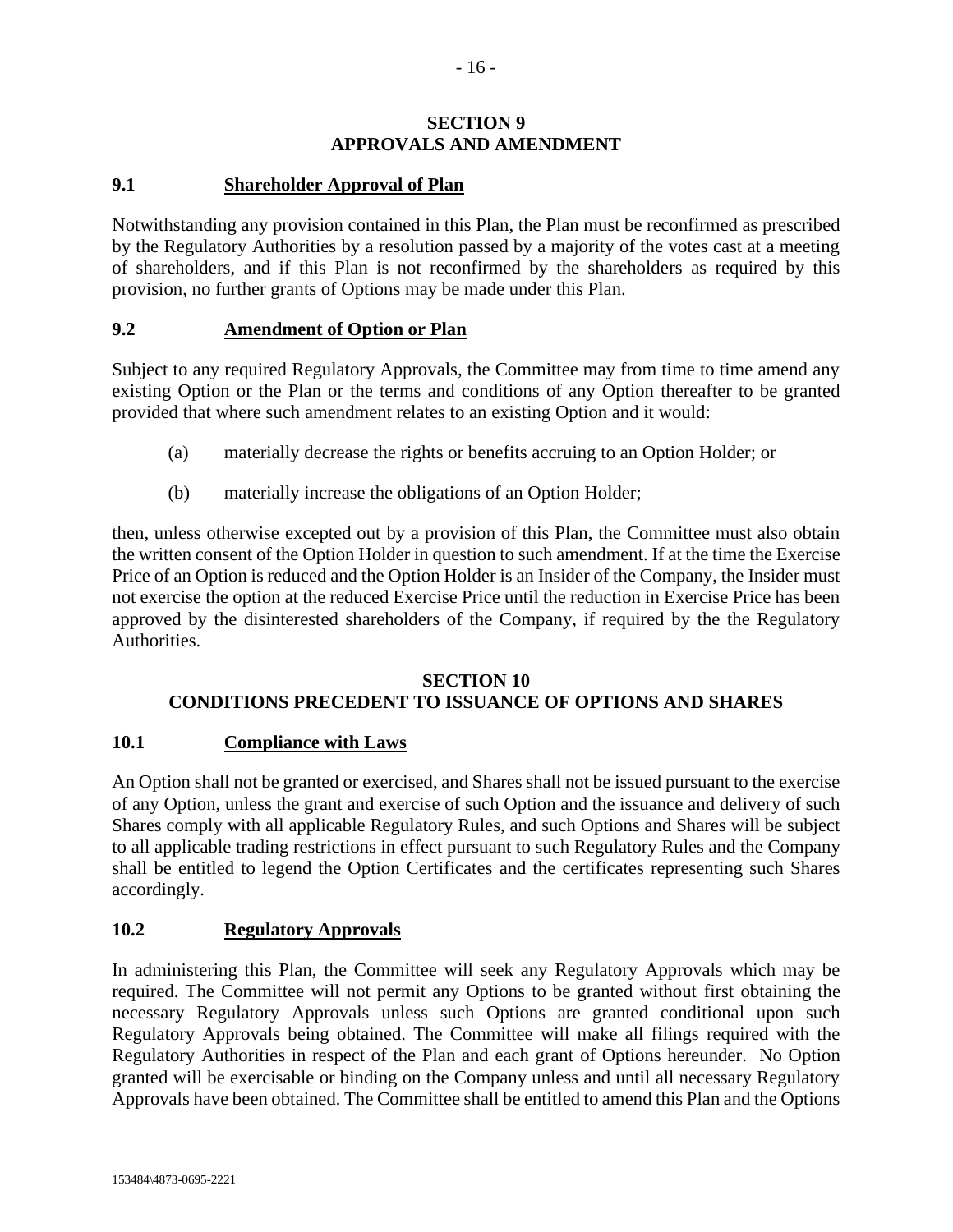granted hereunder in order to secure any necessary Regulatory Approvals and such amendments will not require the consent of the Option Holders under section 9.2 of this Plan.

#### **10.3 Inability to Obtain Regulatory Approvals**

The Company's inability to obtain Regulatory Approval from any applicable Regulatory Authority, which Regulatory Approval is deemed by the Committee to be necessary to complete the grant of Options hereunder, the exercise of those Options or the lawful issuance and sale of any Shares pursuant to such Options, shall relieve the Company of any liability with respect to the failure to complete such transaction.

#### **SECTION 11 ADJUSTMENTS AND TERMINATION**

# **11.1 Termination of Plan**

Subject to any necessary Regulatory Approvals, the Committee may terminate or suspend the Plan.

#### **11.2 No Grant During Suspension of Plan**

No Option may be granted during any suspension, or after termination, of the Plan. Suspension or termination of the Plan shall not, without the consent of the Option Holder, alter or impair any rights or obligations under any Option previously granted.

# **11.3 Alteration in Capital Structure**

If there is a material alteration in the capital structure of the Company and the Shares are consolidated, subdivided, converted, exchanged, reclassified or in any way substituted for, the Committee shall make such adjustments to this Plan and to the Options then outstanding under this Plan as the Committee determines to be appropriate and equitable under the circumstances, so that the proportionate interest of each Option Holder shall, to the extent practicable, be maintained as before the occurrence of such event. Such adjustments may include, without limitation:

- (a) a change in the number or kind of shares of the Company covered by such Options; and
- (b) a change in the Exercise Price payable per Share provided, however, that the aggregate Exercise Price applicable to the unexercised portion of existing Options shall not be altered, it being intended that any adjustments made with respect to such Options shall apply only to the Exercise Price per Share and the number of Shares subject thereto.

For purposes of this section 11.3, and without limitation, neither:

- (c) the issuance of additional securities of the Company in exchange for adequate consideration (including services); nor
- (d) the conversion of outstanding securities of the Company into Shares shall be deemed to be material alterations of the capital structure of the Company.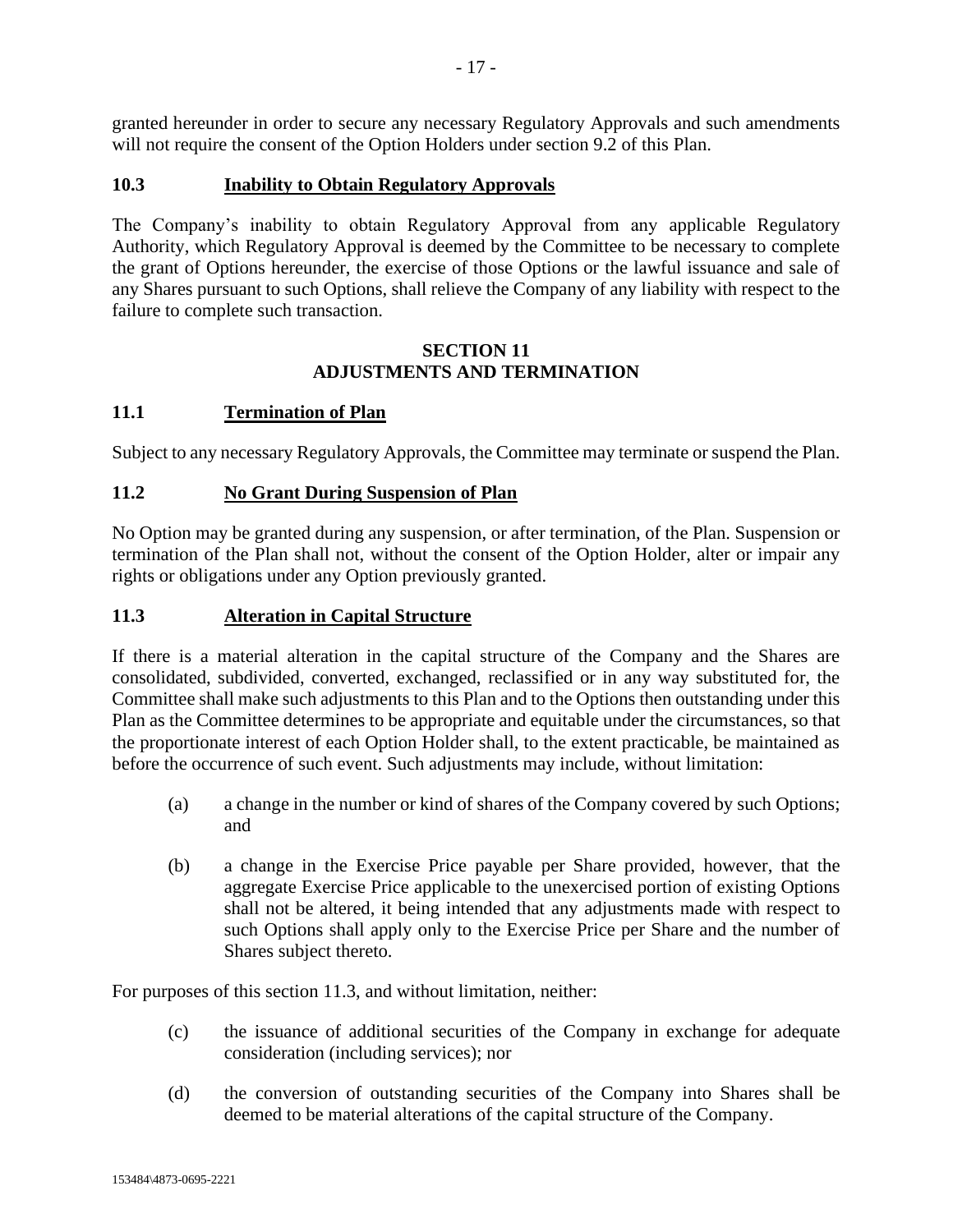Any adjustment made to any Options pursuant to this section 11.3 shall not be considered an amendment requiring the Option Holder's consent for the purposes of section 9.2 of this Plan.

# **11.4 Triggering Events**

Subject to the Company complying with section 11.5 and any necessary Regulatory Approvals and notwithstanding any other provisions of this Plan or any Option Certificate, the Committee may, without the consent of the Option Holder or Holders in question:

- (a) cause all or a portion of any of the Options granted under the Plan to terminate upon the occurrence of a Triggering Event; or
- (b) cause all or a portion of any of the Options granted under the Plan to be exchanged for incentive stock options of another corporation upon the occurrence of a Triggering Event in such ratio and at such exercise price as the Committee deems appropriate, acting reasonably.

Such termination or exchange shall not be considered an amendment requiring the Option Holder's consent for the purpose of section 9.2 of the Plan.

# **11.5 Notice of Termination by Triggering Event**

In the event that the Committee wishes to cause all or a portion of any of the Options granted under this Plan to terminate on the occurrence of a Triggering Event, it must give written notice to the Option Holders in question not less than 10 days prior to the consummation of a Triggering Event so as to permit the Option Holder the opportunity to exercise the vested portion of the Options prior to such termination. Upon the giving of such notice and subject to any necessary Regulatory Approvals, all Options or portions thereof granted under the Plan which the Company proposes to terminate shall become immediately exercisable notwithstanding any contingent vesting provision to which such Options may have otherwise been subject, provided that Regulatory Authorities approval of the same must be received in respect of Options held by Consultants engaged in investor relations activities.

#### **11.6 Determinations to be Made By Committee**

Adjustments and determinations under this section 11 shall be made by the Committee, whose decisions as to what adjustments or determination shall be made, and the extent thereof, shall be final, binding, and conclusive.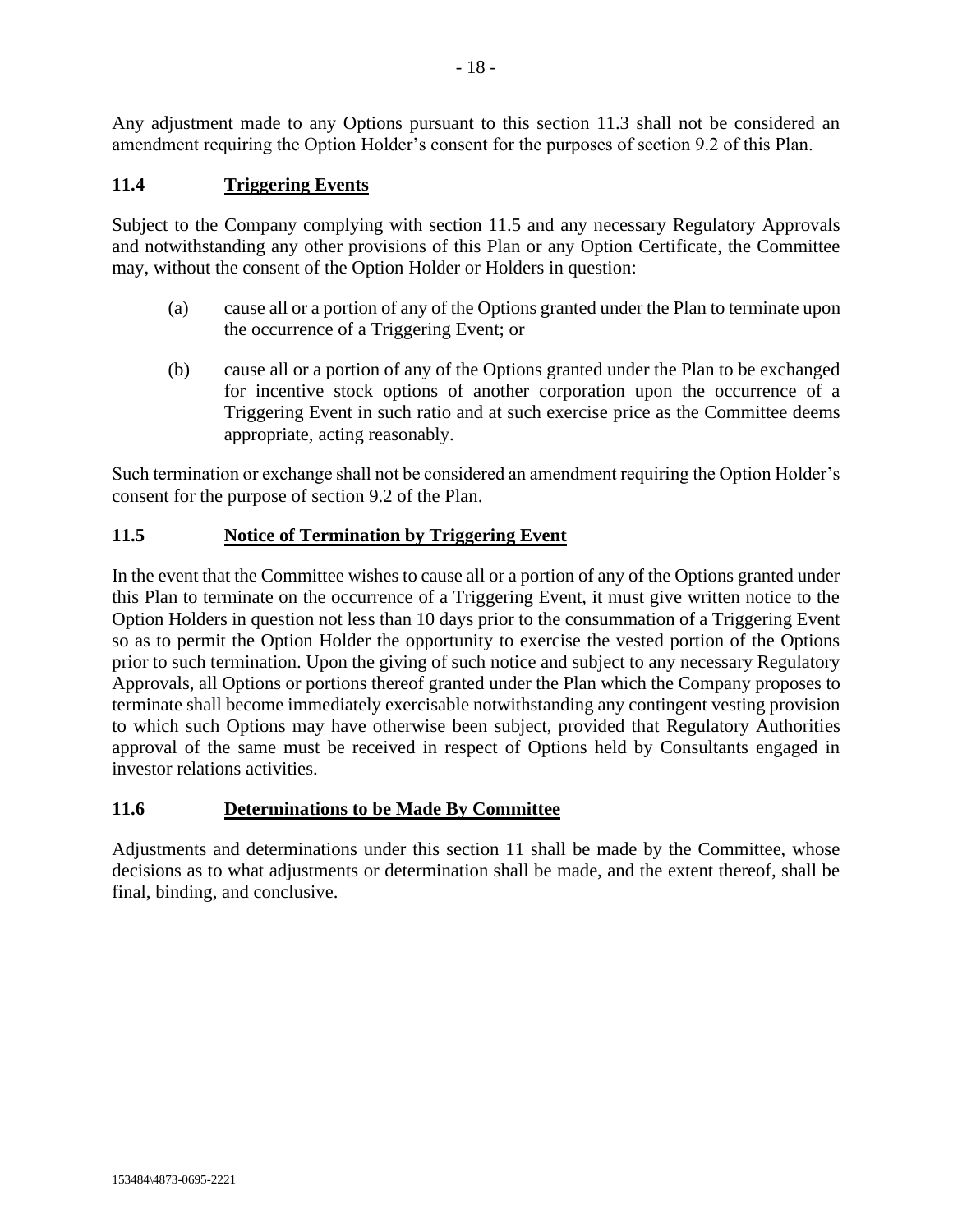# **SCHEDULE A**

#### **HEMISPHERE ENERGY CORPORATION**

#### **STOCK OPTION PLAN - OPTION CERTIFICATE**

This Option Certificate is issued pursuant to the provisions of the Stock Option Plan (the "**Plan**") of Hemisphere Energy Corporation (the "**Company**") and evidences that of Hemisphere Energy Corporation (the "**Company**") and evidences that \_\_\_\_\_\_\_\_\_\_\_\_\_\_\_\_\_\_\_\_\_\_\_\_\_\_\_\_\_\_\_ [Name of Option Holder] is the holder (the "**Option Holder**") of an option (the "**Option**") to purchase up to common shares (the "**Shares**") in the capital stock of the Company at a purchase price of Cdn.\$\_\_\_\_\_\_ per Share (the "**Exercise Price**"). This Option may be exercised at any time and from time to time from and including the following Grant Date through to and including up to 4:00 p.m. local time in Vancouver, British Columbia (the "**Expiry Time**") on the following Expiry Date:

- (a) the Grant Date of this Option is  $\qquad \qquad .20 \qquad ;$  and
- (b) subject to sections 5.4, 6.2, 6.3, 6.4 and 11.4 of the Plan, the Expiry Date of this Option is 20<sup>1</sup>, 20<sup>2</sup>

To exercise this Option, the Option Holder must deliver to the Administrator of the Plan, prior to the Expiry Time on the Expiry Date, an Exercise Notice, in the form provided in the Plan, which is incorporated by reference herein, together with the original of this Option Certificate and a certified cheque or bank draft payable to the Company in an amount equal to the aggregate of the Exercise Price of the Shares in respect of which this Option is being exercised.

This Option Certificate and the Option evidenced hereby is not assignable, transferable or negotiable and is subject to the detailed terms and conditions contained in the Plan. This Option Certificate is issued for convenience only and in the case of any dispute with regard to any matter in respect hereof, the provisions of the Plan and the records of the Company shall prevail. This Option is also subject to the terms and conditions contained in the schedules, if any, attached hereto.

**[Include the following TSXV hold period only if the exercise price of the stock options is based on less than Market Price or if the option is granted to a director or officer.]**

**[Any share certificates, or written notice in the case of uncertificated shares, issued pursuant to an exercise of the Option before \_\_\_\_\_\_\_\_\_\_\_\_\_\_\_\_\_\_\_\_\_\_\_\_[***date four months and one day after Grant Date***] will contain the following legend:**

**"Without prior written approval of the TSX Venture Exchange and compliance with all applicable securities legislation, the securities represented by this certificate may not be sold, transferred, hypothecated or otherwise traded on or through the facilities of the TSX Venture Exchange or otherwise in Canada or to or for the benefit of a Canadian resident until \_\_\_\_\_\_\_\_\_\_\_\_\_\_\_\_\_\_\_\_\_\_\_[***date four months and one day after Grant Date***]."]**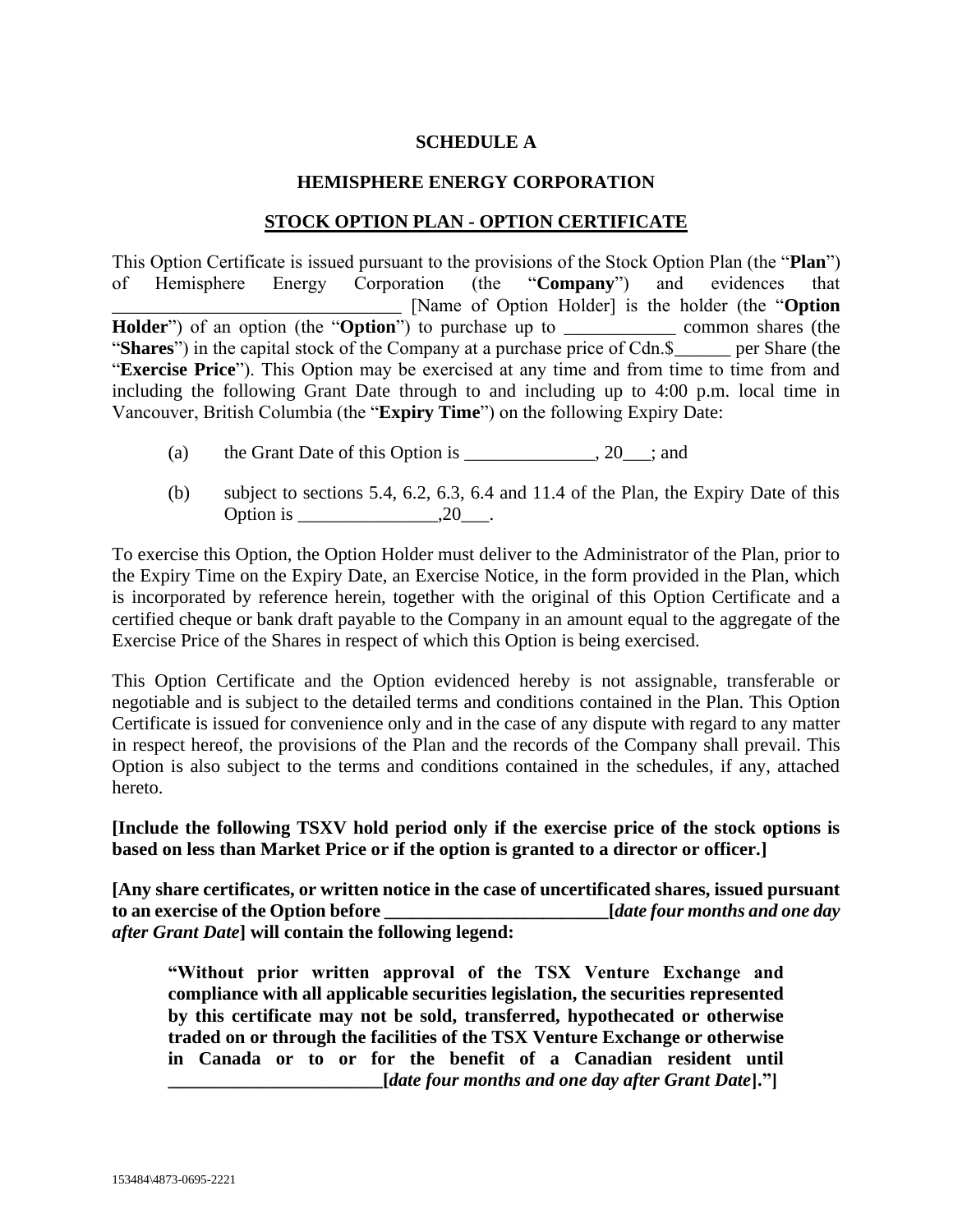Dated as of

**HEMISPHERE ENERGY CORPORATION by its authorized signatory:**

The Company and the Optionee under the terms and conditions of the Plan is a *bona fide* Executive, Employee of Consultant of the Company or any Subsidiary, entitled to receive Options under the TSX Venture Exchange Policies.

The Option Holder agrees to execute, deliver, file and otherwise assist the Company in filing any report, undertaking or document with respect to the awarding of the Option and exercise of the Option, as may be required by the Regulatory Authorities. The Option Holder further acknowledges that if the Plan has not been approved by the shareholders of the Company on the Grant Date, this Option is not exercisable until such approval has been obtained.

Signature of Option Holder:

Date signed:

**Signature** 

Print Name

Address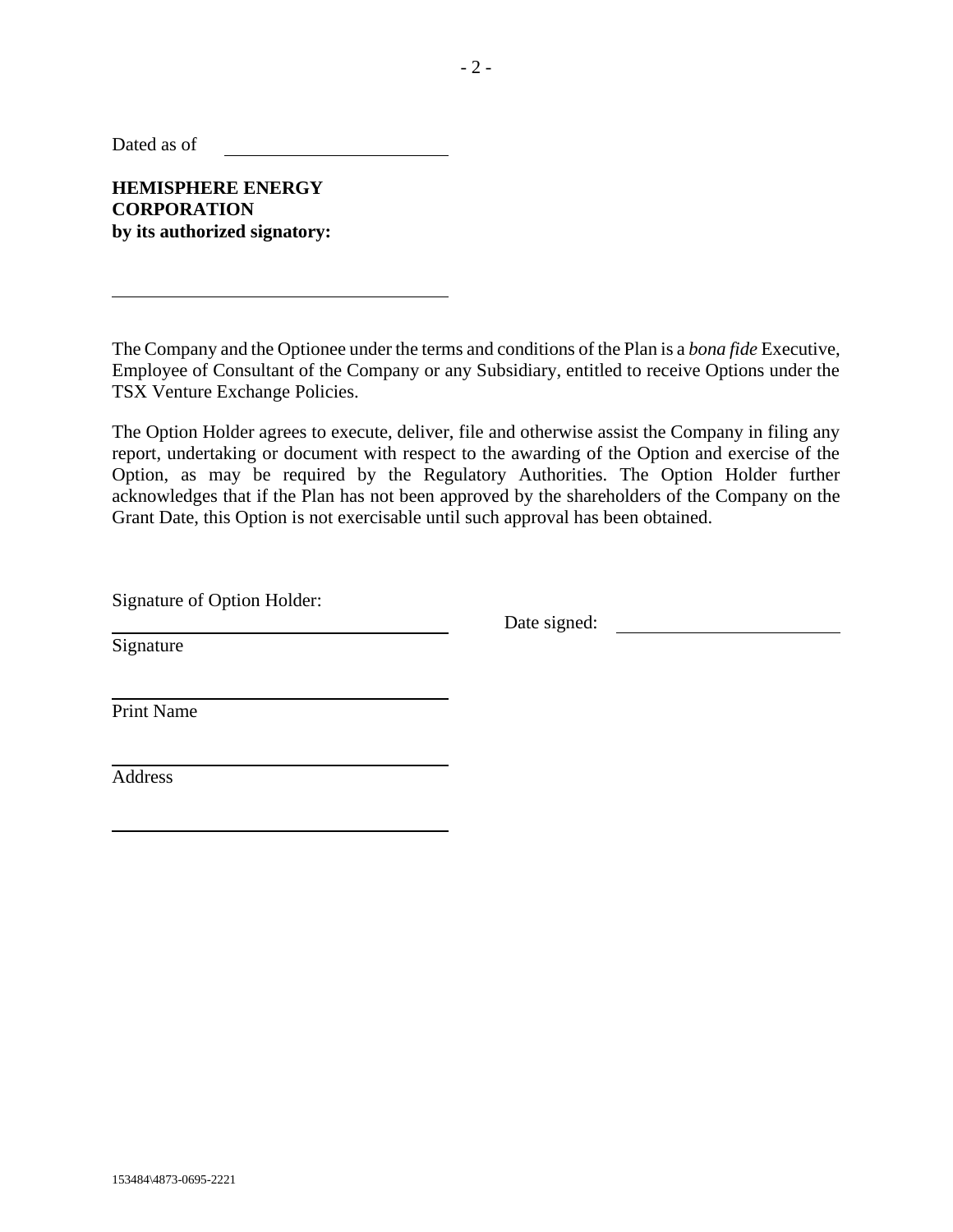# **OPTION CERTIFICATE – SCHEDULE**

# **[Complete the following additional terms and any other special terms, if applicable, or remove the inapplicable terms or this schedule entirely.]**

The additional terms and conditions attached to the Option represented by this Option Certificate are as follows:

- 1. The Options will not be exercisable unless and until they have vested and then only to the extent that they have vested. The Options will vest in accordance with the following:
	- (a) \_\_\_\_\_\_\_\_ Shares (\_\_\_%) will vest and be exercisable on or after the Grant Date;
	- (b) \_\_\_\_\_\_\_\_ additional Shares (\_\_\_\_%) will vest and be exercisable on or after \_\_\_\_\_\_\_\_\_\_\_\_\_\_ [date];
	- (c) \_\_\_\_\_\_\_\_ additional Shares (\_\_\_\_%) will vest and be exercisable on or after  $\lceil \text{date} \rceil$ ;
	- (d) \_\_\_\_\_\_\_\_ additional Shares (\_\_\_\_%) will vest and be exercisable on or after \_\_\_\_\_\_\_\_\_\_\_\_\_\_ [date];
- 2. Upon the Option Holder ceasing to hold a position with the Company, other than as a result of the events set out in paragraphs 5.4(a) or 5.4(b) of the Plan, the Expiry Date of the Option shall be **Insert date desired that is longer or shorter than the standard 90 days as set out in the Plan]** following the date the Option Holder ceases to hold such position.